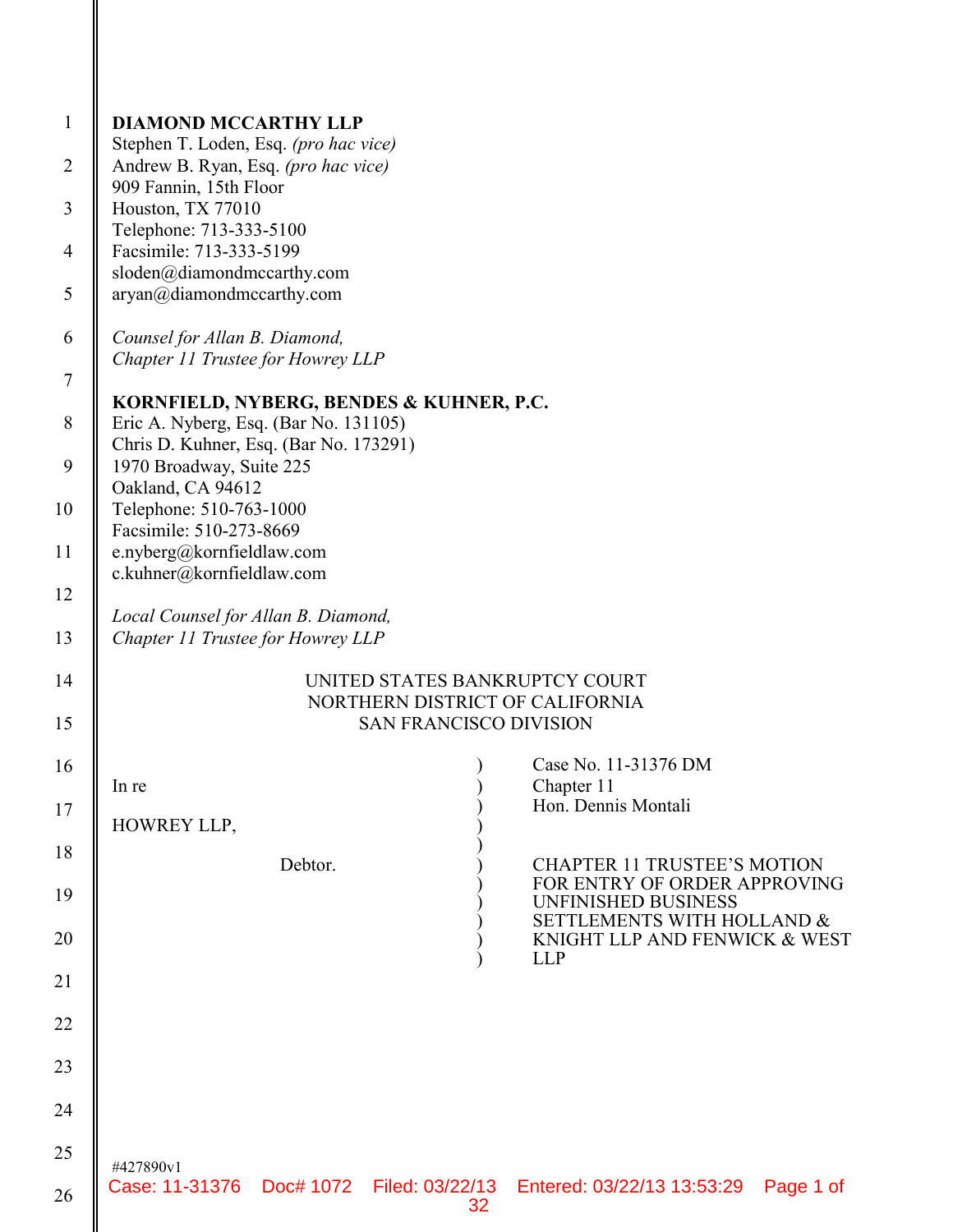25

26

TO THE HONORABLE DENNIS MONTALI, UNITED STATES BANKRUPTCY JUDGE:

Allan B. Diamond, the chapter 11 trustee ("Trustee") of the estate of Howrey LLP ("Howrey" or "Debtor"), hereby submits this motion ("Motion") pursuant to Federal Rule of Bankruptcy Procedure 9019(a) for entry of an order approving unfinished business settlements between (i) Debtor and Holland & Knight LLP ("H&K") and (ii) Debtor and Fenwick & West LLP ("Fenwick"), and represents as follows:

## **JURISDICTION**

1. The Court has jurisdiction pursuant to 28 U.S.C. §§ 1334(a) and (b). This is a core proceeding pursuant to 28 U.S.C. § 157(b) (2).

## **BACKGROUND**

2. On April 11, 2011, certain creditors of Howrey filed a chapter 7 involuntary petition against the Debtor. On June 6, 2011, the Court entered an order converting the above captioned case to a case under chapter 11 of the Bankruptcy Code.

3. On September 22, 2011, the Court entered an order granting a motion to appoint a chapter 11 trustee. On October 7, 2011, the U.S. Trustee for the Northern District of California appointed the Trustee as chapter 11 trustee for the estate of Howrey. On October 12, 2011, the Court entered an order approving the appointment of the Trustee.

4. In the summer of 2012, the Court approved the Trustee's request for Rule 2004 discovery to approximately seventy law firms, including H&K and Fenwick.

5. On August 1, 2012, the Trustee's counsel served H&K with a Rule 2004 subpoena for information the Trustee believed to be relevant to Howrey's unfinished business claims. On August 7, 2012, the Trustee served Fenwick with a substantially similar subpoena.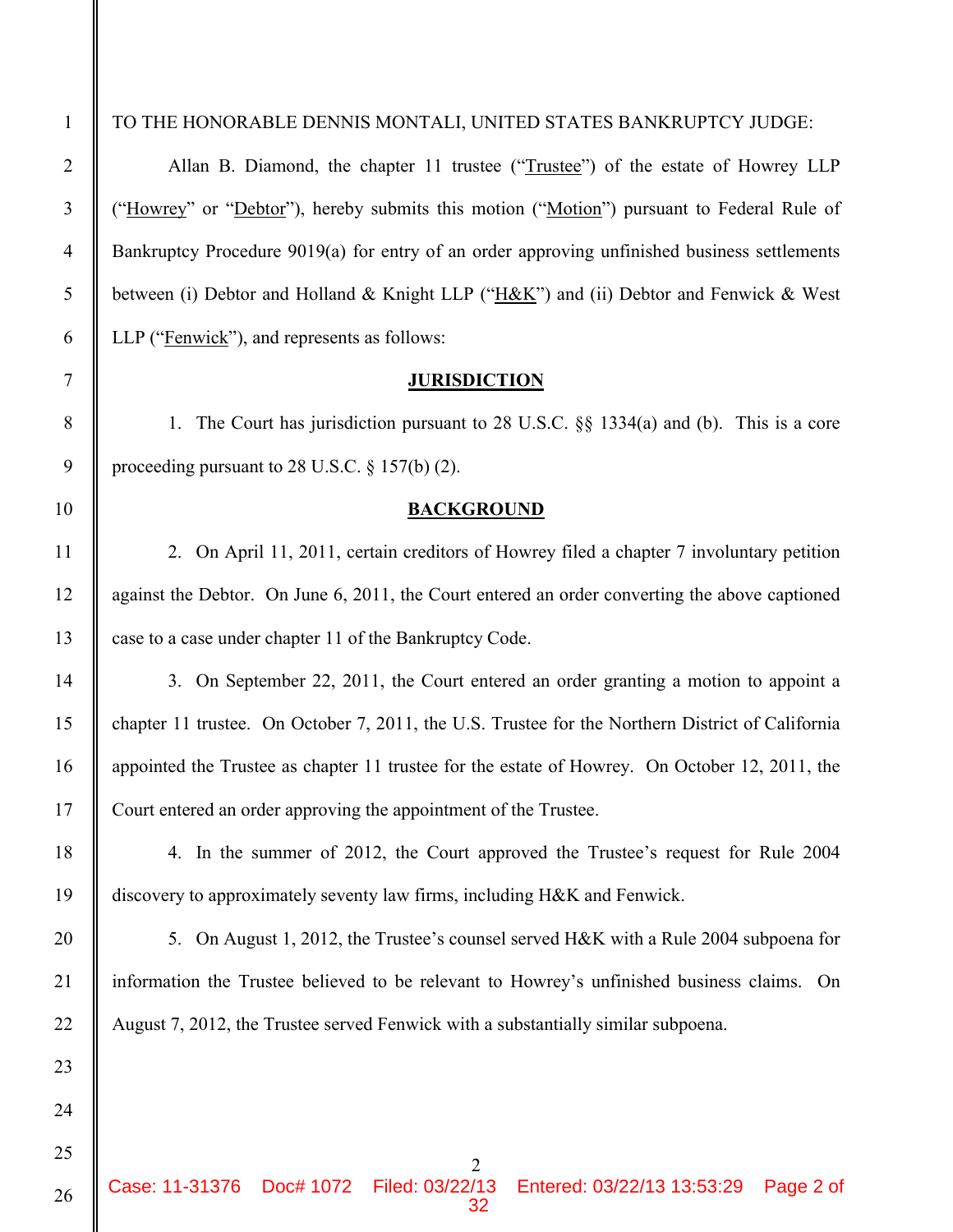6. Both firms cooperatively produced documents and/or related settlement correspondence that permitted the Trustee's counsel to analyze the estate's claims against H&K and Fenwick for each firm's completion of Howrey's unfinished business.

7. After the Trustee's counsel and financial advisors analyzed related data (including, without limitation, amounts paid to the former Howrey partners now employed by H&K and Fenwick), the Trustee made demand upon both firms. During the ensuing months, the Trustee and/or his counsel and Fenwick and H&K discussed settlement either by letter, e-mail, telephone or in person.

# **TERMS OF PROPOSED H&K SETTLEMENT**

8. Following extensive arm's-length negotiations, the Trustee and H&K have reached a proposed resolution of the Trustee's unfinished business claims against H&K. The proposed H&K Settlement Agreement (the "H&K Settlement"), for which approval is sought by this Motion, is attached hereto as **Exhibit "A."** The material terms of the H&K Settlement are as follows:

- a. Within three business days of the Effective Date, H&K shall remit \$26,197.16 to the Trustee (the "Settlement Payment") via check or wire transfer.
- b. If H&K collects any of the approximately \$62,000 currently due and owing by the client on the former Howrey matter on or before March 13, 2014, H&K will pay the Trustee 11% of any amount collected (the "Contingent Payment").
- c. The Trustee will release H&K according to the terms of the H&K Settlement, which release includes unfinished business claims, but will not release its former Howrey partner from clawback claims related to distributions he received from Howrey.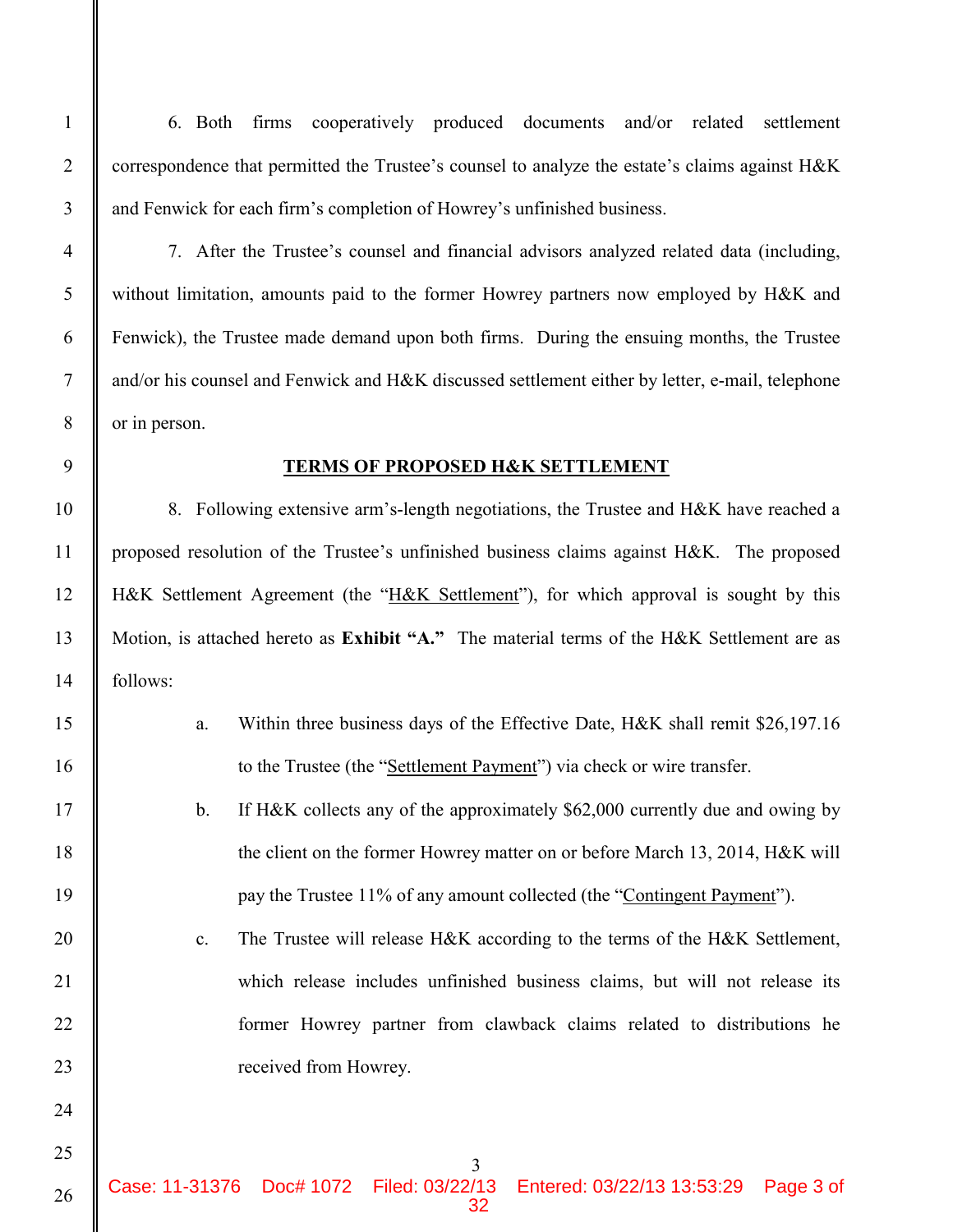26

d. H&K will release the Trustee according to the terms of the H&K Settlement, which includes a release of any claim H&K may have against the estate for the value of legal services it provided in one of Howrey's contingent fee cases. H&K has alleged the value of these legal services exceeds \$150,000.

# **TERMS OF PROPOSED FENWICK SETTLEMENT**

9. Following extensive arm's-length negotiations, the Trustee and Fenwick have reached a proposed resolution of the Trustee's unfinished business claims against Fenwick. The proposed Fenwick Settlement Agreement (the "Fenwick Settlement"), for which approval is sought by this Motion, is attached hereto as **Exhibit "B."** The material terms of the Fenwick Settlement are as follows:

- a. Within three business days of the Effective Date, Fenwick shall remit \$15,000 to the Trustee (the "Settlement Payment") via check or wire transfer.
- b. The Trustee will release Fenwick according to the terms of the Fenwick Settlement, which release includes unfinished business claims, but will not release its former Howrey partner from clawback claims related to distributions she received from Howrey.
	- c. Fenwick will release the Trustee according to the terms of the Fenwick Settlement.

# **BASIS FOR RELIEF**

10. Bankruptcy Rule 9019(a) provides that "[o]n motion by the trustee and after notice and a hearing, the court may approve a compromise or settlement."

11. "The bankruptcy court has 'great latitude' in approving compromise agreements." *Woodson v. Fireman's Insurance, Co.* (*In re Woodson*), 839 F.2d 610, 620 (9th Cir. 1988).

4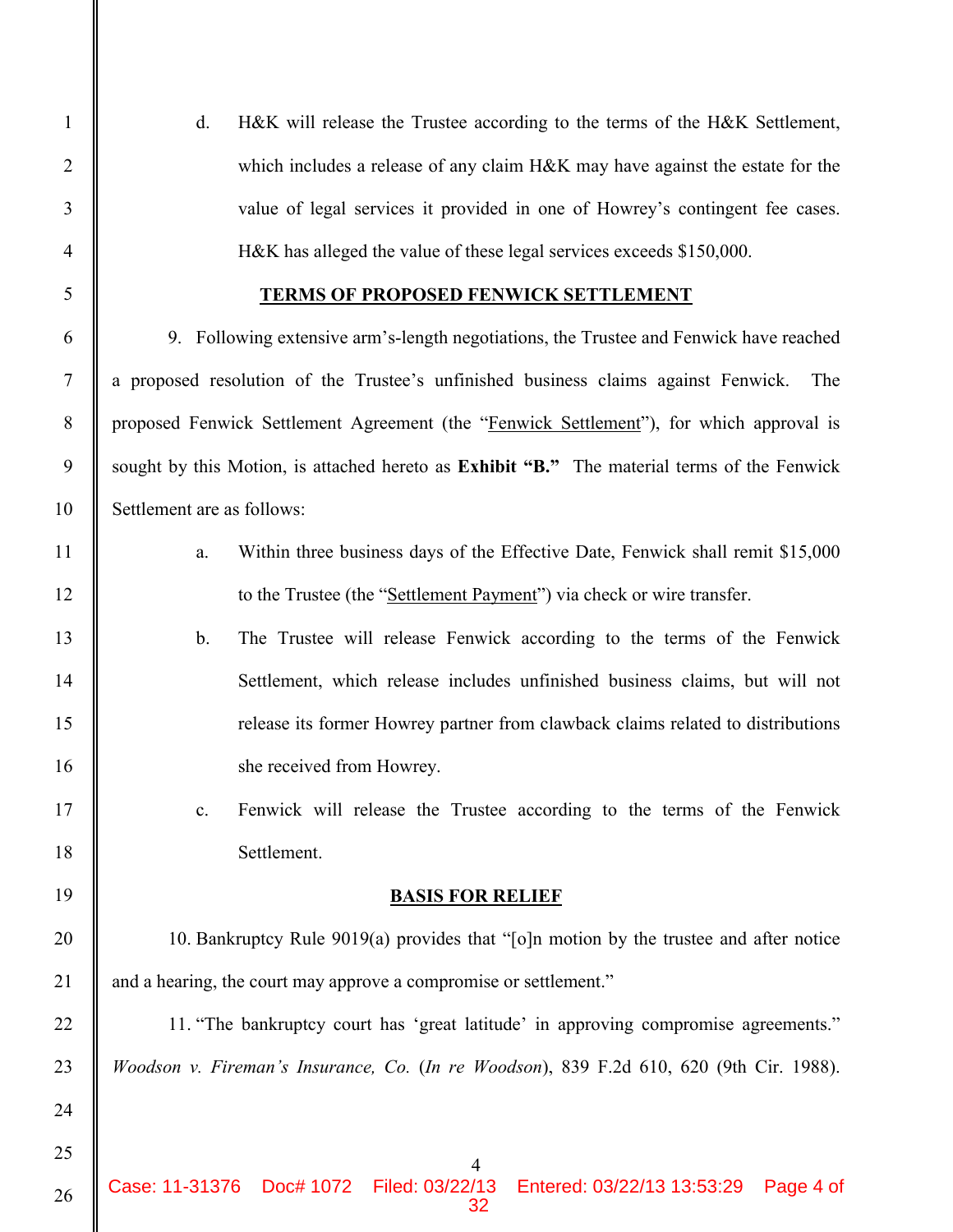25

26

1

2

3

However, the compromise must be "fair and equitable" and "in the best interest of the estate." *Martin v. Kane* (*In re A & C Properties*), 784 F.2d 1377, 1381 (9th Cir. 1986), *cert. denied sub nom. Martin v. Robinson*, 479 U.S. 854 (1986).

12. To evaluate a compromise, a bankruptcy court considers "(a) [t]he probability of success in the litigation; (b) the difficulties, if any, to be encountered in the matter of collection; (c) the complexity of the litigation involved, and the expense, inconvenience and delay necessarily attending it; [and] (d) the paramount interest of the creditors and a proper deference to their reasonable views in the premises." *In re A & C Properties*, 784 F.3d at 1381.

13. Although the Trustee, as the proponent of the settlement, bears the burden of persuasion (*see id.*), "a court generally gives deference to a trustee's business judgment in deciding whether to settle a matter," *In re Mickey Thompson, Entertainment Group, Inc.*, 292 B.R. 415, 420 (B.A.P. 9th Cir. 2003).

14. Here, as supported by the Trustee's accompanying declaration attached hereto as **Exhibit "C,"** the factors weigh in favor of settlement.

15. First, both settlements are within or exceed the range of settlements previously obtained in prior law firm bankruptcies, including some before this Court. Second, both settlements were achieved without the cost, delay, and uncertainty of litigation. And because the amount of unfinished business completed by H&K and Fenwick is relatively small, there is a substantial benefit to the estate in light of costs otherwise to be incurred in obtaining these modest settlements. Third, and specific to the H&K Settlement, the Trustee has obtained a significant release in excess of \$150,000 of claims and scheduled debts, which increases the monetary value of the H&K Settlement.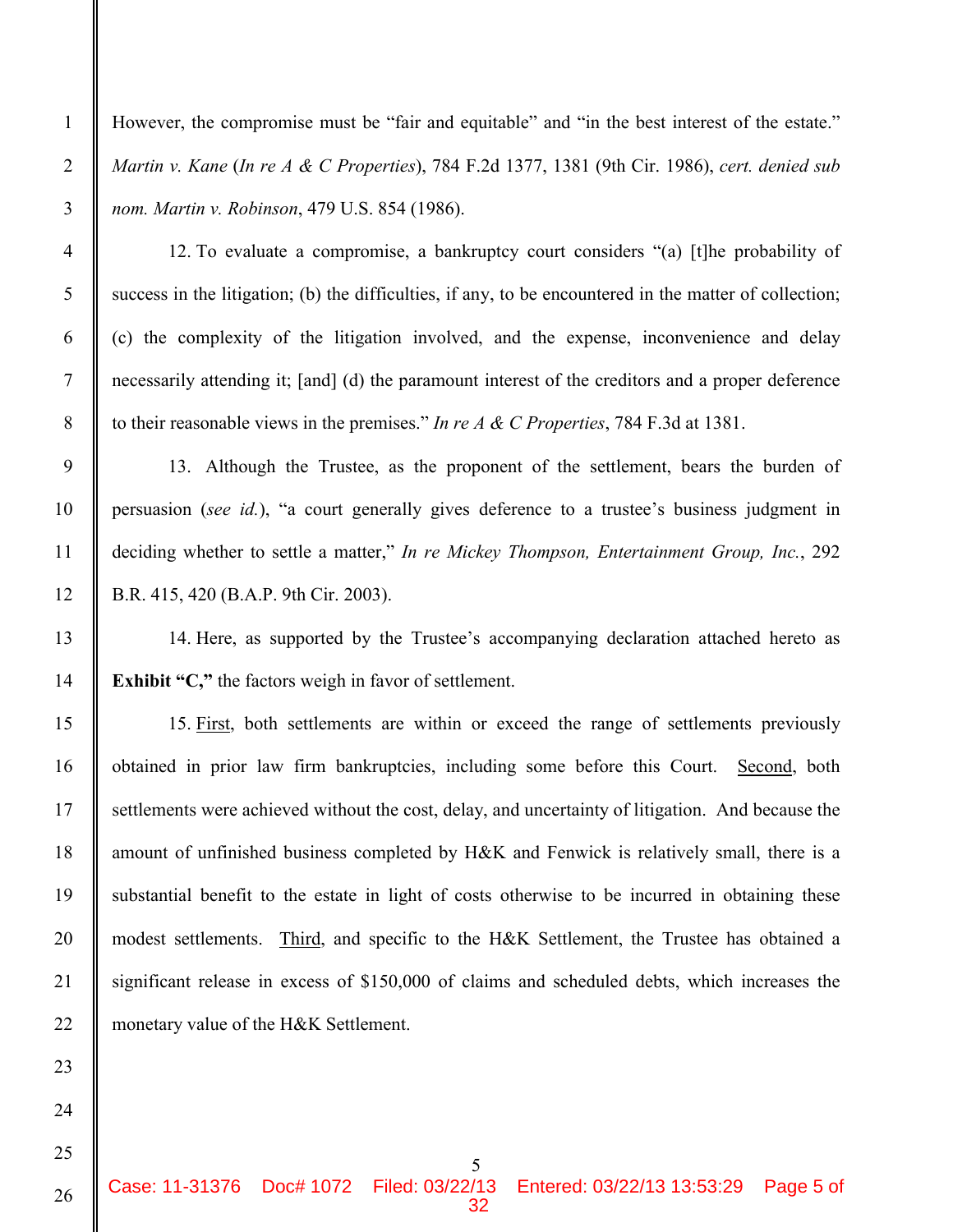16. In summary, because the proposed settlements satisfy all of the *A & C Properties* factors, the Trustee has concluded in his business judgment that the H&K and Fenwick Settlements are fair, equitable, and in the best interest of the estate, and should be approved by the Court.

# **CONCLUSION**

For the foregoing reasons, the Trustee respectfully requests that the Court grant the Motion and enter and order approving the Debtor's compromise with SAP as described above.

Dated: March 22, 2013

| 9  |                |                                 | /s/ Andrew B. Ryan                                 |           |
|----|----------------|---------------------------------|----------------------------------------------------|-----------|
|    |                |                                 | Stephen T. Loden, Esq. (pro hac vice)              |           |
| 10 |                |                                 | Andrew B. Ryan, Esq. (pro hac vice)                |           |
|    |                |                                 | DIAMOND McCARTHY LLP                               |           |
| 11 |                |                                 | 909 Fannin, 15th Floor                             |           |
|    |                |                                 | Houston, TX 77010                                  |           |
| 12 |                |                                 | Telephone: 713-333-5100                            |           |
|    |                |                                 | Facsimile: 713-333-5199                            |           |
| 13 |                |                                 | sloden@diamondmccarthy.com                         |           |
|    |                |                                 | aryan@diamondmccarthy.com                          |           |
| 14 |                |                                 |                                                    |           |
|    |                |                                 | Eric A. Nyberg, Esq. (Bar No. 131105)              |           |
| 15 |                |                                 | Chris D. Kuhner, Esq. (Bar No. 173291)             |           |
|    |                |                                 | KORNFIELD, NYBERG, BENDES & KUHNER, P.C.           |           |
| 16 |                |                                 | 1970 Broadway, Suite 225                           |           |
|    |                |                                 | Oakland, CA 94612                                  |           |
| 17 |                |                                 | Telephone: 510-763-1000<br>Facsimile: 510-273-8669 |           |
| 18 |                |                                 |                                                    |           |
|    |                |                                 | Counsel for Allan B. Diamond,                      |           |
| 19 |                |                                 | Chapter 11 Trustee for Howrey LLP                  |           |
|    |                |                                 |                                                    |           |
| 20 |                |                                 |                                                    |           |
|    |                |                                 |                                                    |           |
| 21 |                |                                 |                                                    |           |
|    |                |                                 |                                                    |           |
| 22 |                |                                 |                                                    |           |
|    |                |                                 |                                                    |           |
| 23 |                |                                 |                                                    |           |
|    |                |                                 |                                                    |           |
| 24 |                |                                 |                                                    |           |
|    |                |                                 |                                                    |           |
| 25 |                | 6                               |                                                    |           |
| 26 | Case: 11-31376 | Doc# 1072 Filed: 03/22/13<br>32 | Entered: 03/22/13 13:53:29                         | Page 6 of |
|    |                |                                 |                                                    |           |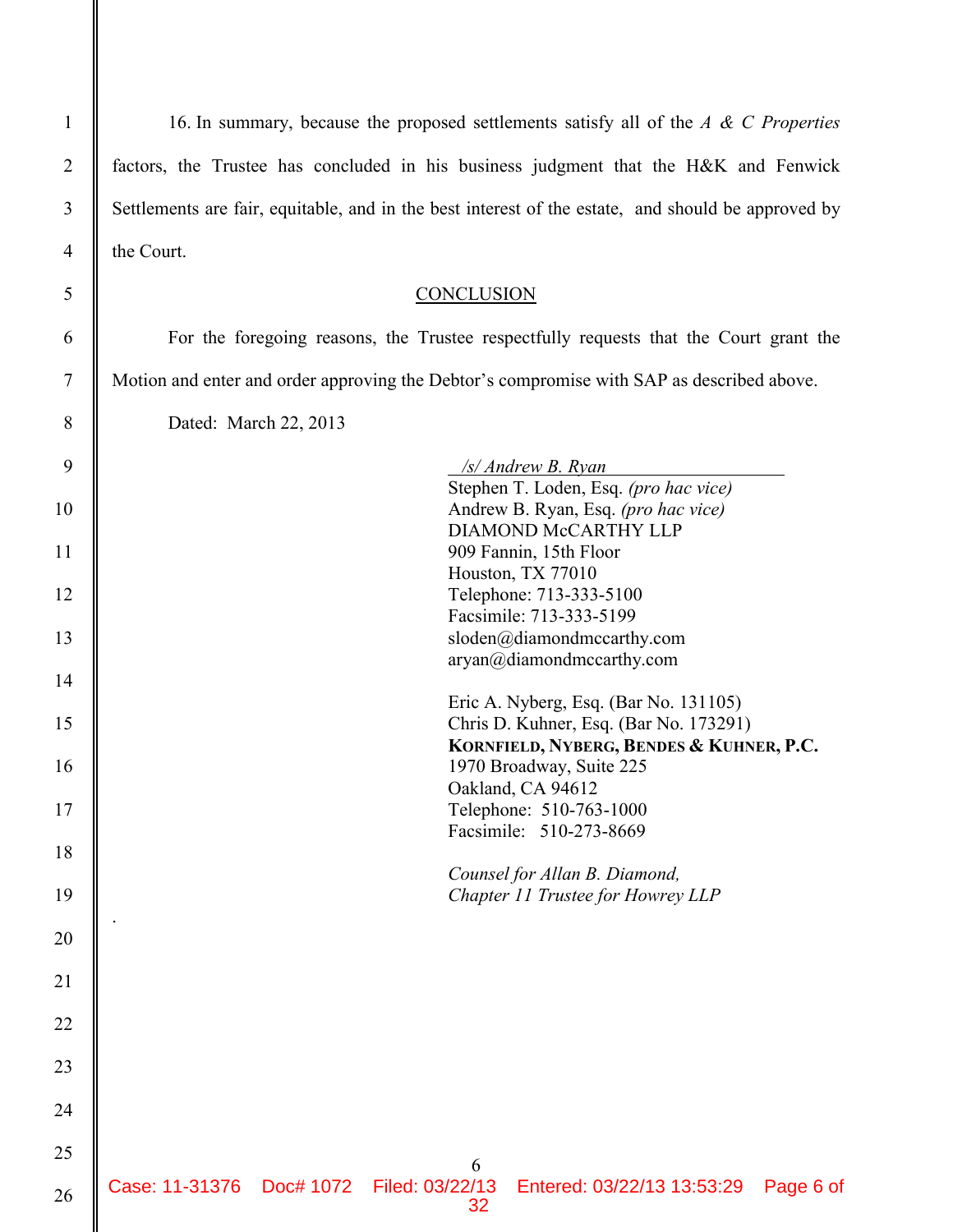# **NOTICE OF SERVICE**

 X (CM/ECF) The document was electronically served on the parties to this action via the mandatory United States Bankruptcy Court of California CM/ECF system upon filing of above described document:

## **SEE ATTACHED SERVICE LIST**

X (ELECTRONIC MAIL SERVICE) By electronic mail (e-mail) the above listed document(s) without error to the email address(es) set forth below on this date:

# **SEE ATTACHED SERVICE LIST**

 $X$  (UNITED STATES MAIL) By depositing a copy of the above-referenced documents for mailing in the United States Mail, first class postage prepaid, at Houston, Texas, to the parties listed, at their last known mailing addresses, on this date:

# **SEE ATTACHED SERVICE LIST**

\_\_ \_\_ (OVERNIGHT COURIER) By depositing a true and correct copy of the above referenced document for overnight delivery via Federal Express, at a collection facility maintained for such purpose, addressed to the parties on the attached service list, at their last known delivery address, on the date above written.

\_\_ \_\_ (COURIER SERVICE) By providing true and correct copies of the above referenced documents [with copies of the supporting detailed invoices/attorney time records for the Final Fee Application] via courier delivery, to the following on or about  $\therefore$ 

\_\_ \_\_ (FACSIMILE) That I served a true and correct copy of the above-referenced document via facsimile, to the facsimile numbers indicated, to those people listed on the attached service list, on the date above written.

| $\sqrt{s}/$ Andrew B. Ryan |  |
|----------------------------|--|
| Andrew B. Ryan             |  |

1

2

3

4

5

6

7

8

26

25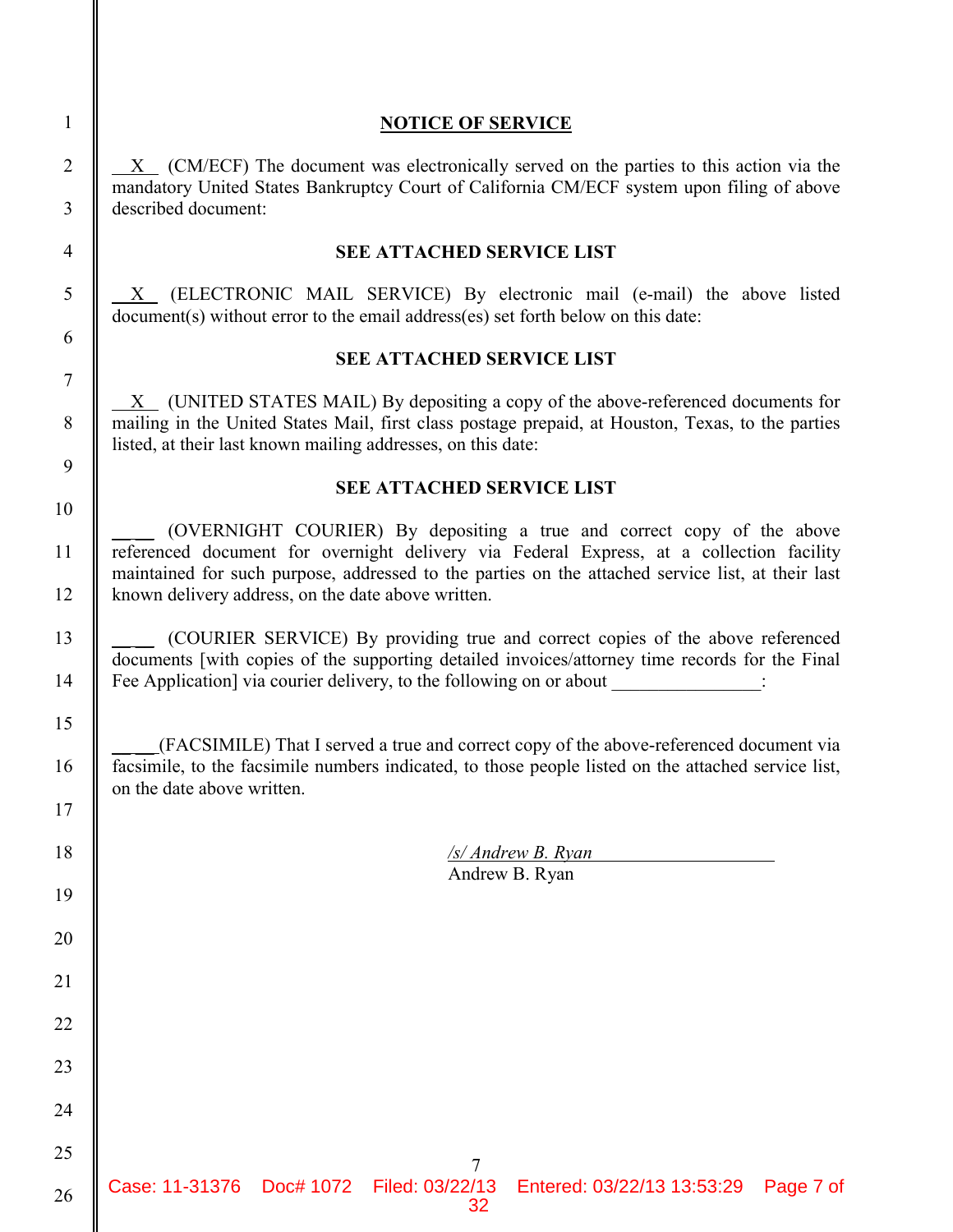| <i>VIA CM/ECF:</i>                             |                                                                      |
|------------------------------------------------|----------------------------------------------------------------------|
| <b>United States Trustee</b>                   | Minnie Loo, Esq.                                                     |
|                                                | Donna S. Tamanaha, Esq.                                              |
|                                                | Office of the U.S. Trustee<br>235 Pine Street. 7 <sup>th</sup> Floor |
|                                                | San Francisco, CA 94104-3484                                         |
|                                                | Email: Minnie.Loo@usdoj.gov                                          |
|                                                | Email: Donna.S.Tamanaha@usdoj.gov                                    |
| <b>Chapter 11 Trustee</b>                      | Allan B. Diamond                                                     |
|                                                | <b>Diamond McCarthy, LLP</b>                                         |
|                                                | Two Houston Center                                                   |
|                                                | 909 Fannin Street, Suite 1500                                        |
|                                                | Houston, Texas 77010                                                 |
|                                                | Email: adiamond@diamondmccarthy.com                                  |
| <b>Counsel for the Chapter 11 Trustee</b>      | <b>Diamond McCarthy, LLP</b>                                         |
|                                                | Howard D. Ressler, Esq.                                              |
|                                                | Email: hressler@diamondmccarthy.com                                  |
|                                                | Stephen T. Loden, Esq.                                               |
|                                                | Email: sloden@diamondmccarthy.com                                    |
|                                                | Jason M. Rudd, Esq.                                                  |
|                                                | Email: jrudd@diamondmccarthy.com                                     |
|                                                | Kornfield Nyberg Bender & Kuhner P.C.                                |
|                                                | Eric Nyberg                                                          |
|                                                | Email: e.nyberg@kornfieldlaw.com                                     |
|                                                | Chris D. Kuhner                                                      |
|                                                | Email: c.kuhner@kornfieldlaw.com                                     |
| Debtor's Counsel                               | <b>Wiley Rein LLP</b>                                                |
|                                                | H. Jason Gold                                                        |
|                                                | Valerie P. Morison                                                   |
|                                                | Dylan G. Trache                                                      |
|                                                | Email: jgold@wileyrein.com                                           |
|                                                | Email: vmorrison@wileyrein.com<br>Email: dtrache@wileyrein.com       |
|                                                |                                                                      |
|                                                | <b>Murray &amp; Murray</b><br>Robert A. Franklin                     |
|                                                | Craig M. Prim                                                        |
|                                                | Jenny Lynn Fountain                                                  |
|                                                | Email: rfranklin(@murraylaw.com                                      |
|                                                | Email: cprim@murraylaw.com                                           |
|                                                | Email: jfountain@murraylaw.com                                       |
|                                                |                                                                      |
|                                                |                                                                      |
|                                                | 8                                                                    |
|                                                | Page 8 of                                                            |
| Case: 11-31376    Doc# 1072    Filed: 03/22/13 | Entered: 03/22/13 13:53:29<br>32                                     |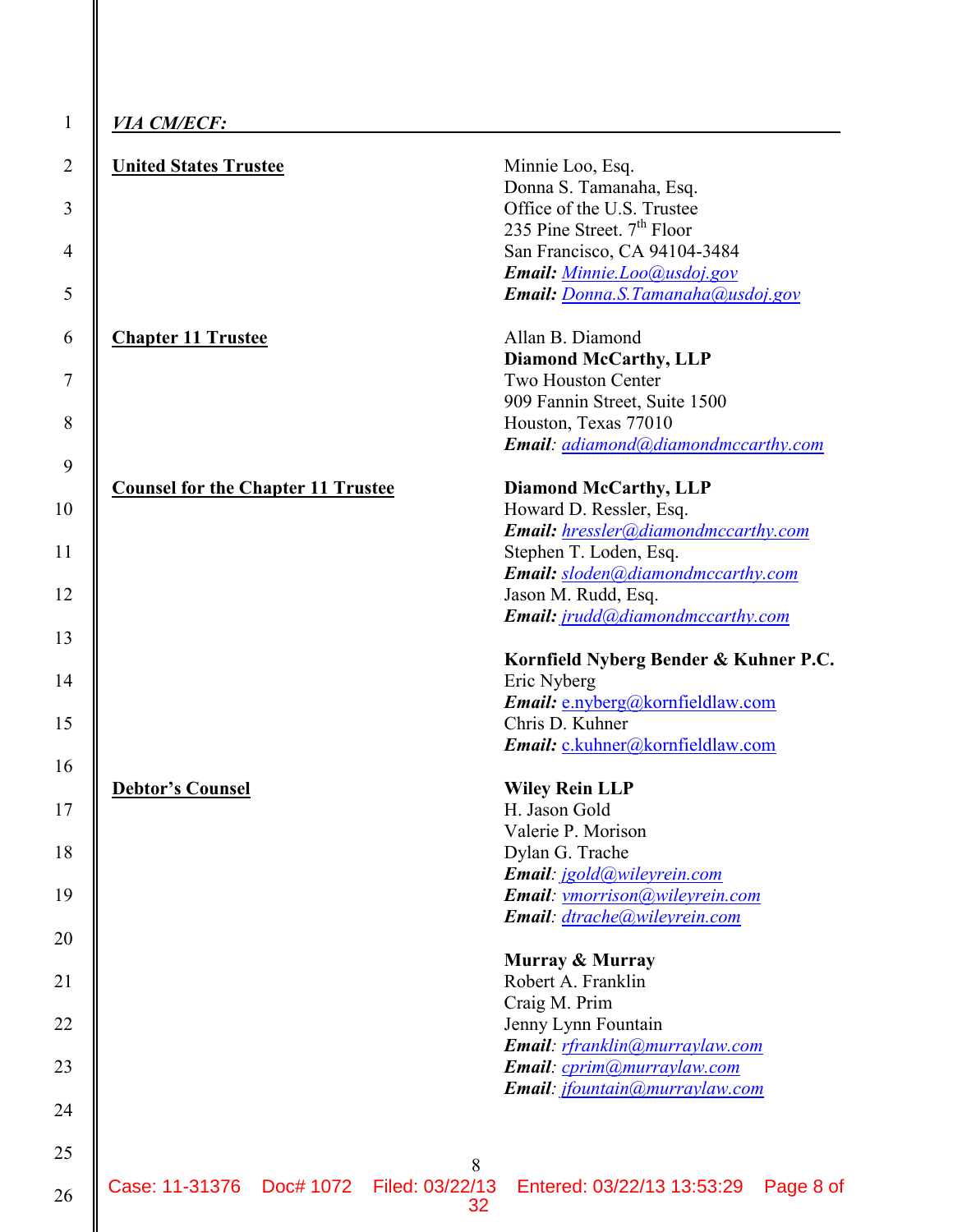| 1              |                                                  |                                                             |
|----------------|--------------------------------------------------|-------------------------------------------------------------|
| $\overline{2}$ | <b>Duane Morris LLP</b>                          | Geoffrey A. Heaton, Esq.<br>Email: gheaton@duanemorris.com  |
| 3              |                                                  | Aron M. Oiner, Esq.<br>Email: roliner@duanemorris.com       |
| $\overline{4}$ | Law Offices of Latham & Watkins                  | Kimberly A. Posin, Esq.                                     |
| $\mathfrak{S}$ |                                                  | Email: kim.posin@lw.com                                     |
| 6              | Murray & Murray                                  | Craig M. Prim, Esq.<br>Email: cprim@murraylaw.com           |
| 7              |                                                  | Robert A. Franklin, Esq.<br>Email: rfranklin@murraylaw.com  |
| 8              |                                                  | Jenny L. Fountain, Esq.<br>Email: jlfountain@murraylaw.com  |
| 9              |                                                  |                                                             |
| 10             | <b>Official Committee of Unsecured Creditors</b> | Whiteford, Taylor & Preston LLP                             |
| 11             |                                                  | Bradford F. Englander, Esq.<br>Email: benglander@wtplaw.com |
| 12             |                                                  | John F. Carlton, Esq.<br>Email: jcarlton@wtplaw.com         |
| 13             |                                                  | Justin P. Fasano, Esq.<br>Email: <i>jfasano@wtplaw.com</i>  |
| 14             |                                                  |                                                             |
| 15             | <b>Counsel for The Irvine Company, LLC</b>       | Allen Matkins, et al.<br>Email: mgreger@allenmatkins.com    |
| 16<br>17       | <b>Counsel for Creditor Ctitbank, N.A.</b>       | Weiss,<br>Rifkind,<br>Wharton<br>Paul,<br>&<br>Garrison     |
| 18             |                                                  | Larry Peitzman, Esq.<br>Email: <b>lpeitzman@pwkllp.com</b>  |
| 19             | <b>Counsel for Creditor Protiviti, Inc.</b>      | Pachulski, Stang, Ziehl & Jones<br>John D. Fiero, Esq.      |
| 20             |                                                  | Email: jfiero@pszjlaw.com                                   |
| 21             | <b>Counsel for Creditor Oracle America, Inc.</b> | <b>Buchalter Nemer</b><br>Shawn M. Christianson, Esq.       |
| 22             |                                                  | Email: schristianson@buchalter.com                          |
| 23             |                                                  |                                                             |
| 24             |                                                  |                                                             |
| 25             | 9                                                |                                                             |

II

Case: 11-31376 Doc# 1072 Filed: 03/22/13 Entered: 03/22/13 13:53:29 Page 9 of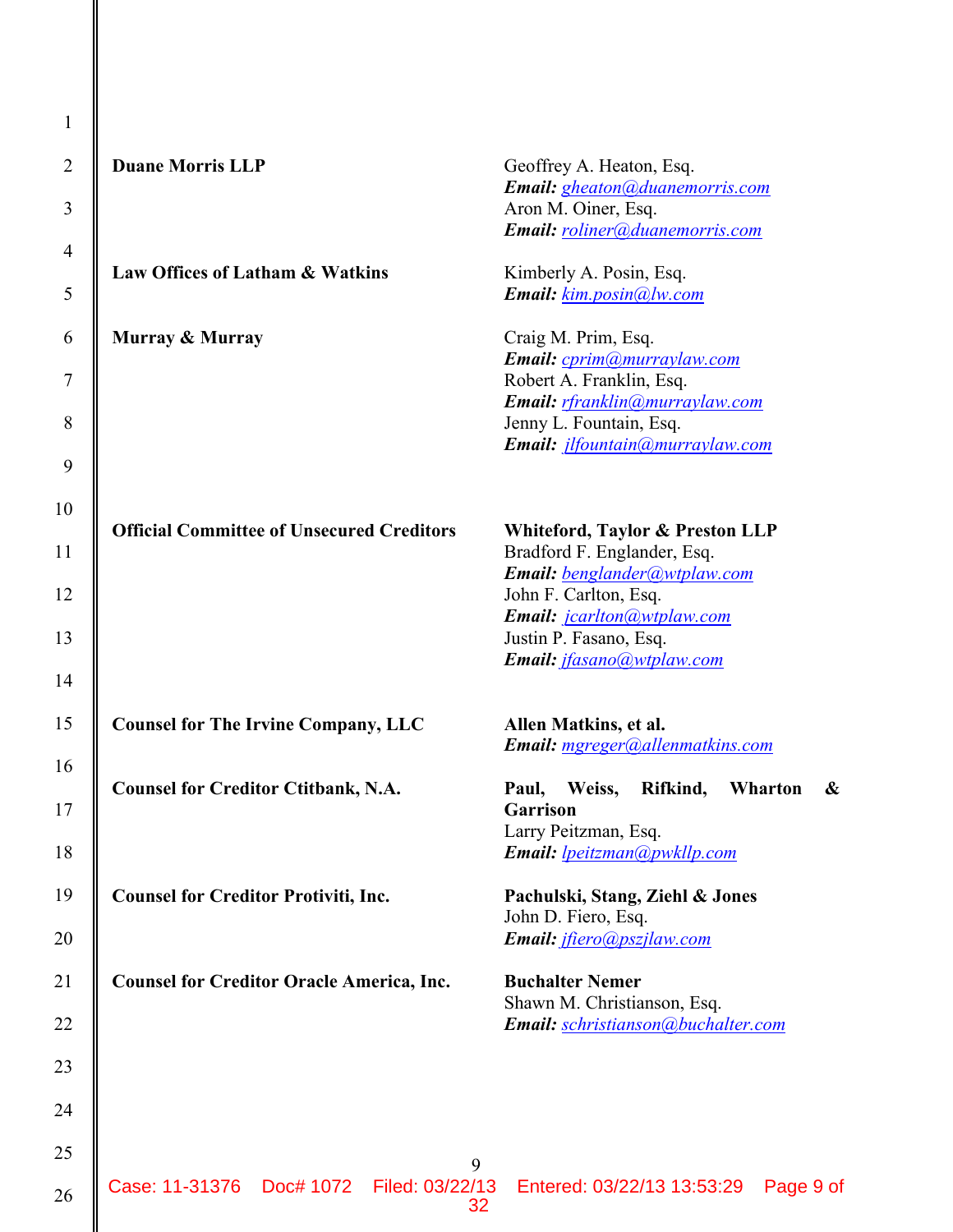| $\mathbf{1}$   | Counsel for Creditor U.S. Bank, N.A.,<br>as Trustee                                          | <b>Perkins Coie LLP</b><br>David J. Gold, Esq.                      |
|----------------|----------------------------------------------------------------------------------------------|---------------------------------------------------------------------|
| $\overline{2}$ |                                                                                              | <b>Email:</b> dgold@perkinscoie.com                                 |
| 3              |                                                                                              | Gabriel Liao, Esq.<br><b>Email:</b> gliao@perkinscoie.com           |
| $\overline{4}$ | <b>Counsel for Attorneys' Liability Assurance</b><br>Society, Inc., A Risk Retention Group   | <b>Perkins Coie LLP</b><br>Alan D. Smith, Esq.                      |
| 5              |                                                                                              | Email: adsmith@perkinscoie.com                                      |
| 6              | <b>Counsel for Creditors Advanced Discovery</b><br>LLc, Give Something Back, Inc., Jan Brown | <b>Trepel McGrane Greenfield LLP</b><br>Maureen A. Harrington, Esq. |
| $\tau$         | & Associates, Kent Daniels & Associates, Inc.,<br>L.A. Best Photocopies, Inc., Western       | Email: mharrington@tmcglaw.com<br>Christopher D. Sullivan, Esq.     |
| 8              | <b>Messenger Service, Inc.</b>                                                               | Email: csullivan@tgsdlaw.com                                        |
| 9              | <b>Counsel for BP/CGCENTER I, LLC</b>                                                        | Matkins,<br>Allen,<br>Leck,<br>Gamble<br>and<br><b>Mallory</b>      |
| 10             |                                                                                              | William W. Huckins<br>Email: whuckins@allenmatkins.com              |
| 11             |                                                                                              |                                                                     |
| 12             | <b>Counsel for Creditor Warner Investment, L.P.</b>                                          | <b>McKenna Long and Aldridge LLP</b><br>Gregg S. Kleiner, Esq.      |
| 13             |                                                                                              | Email: gkleiner@mckennalong.com                                     |
| 14             | <b>Counsel for Creditor Dewey &amp; LeBoeuf LLP</b>                                          | <b>Dewey and LeBoeuf</b>                                            |
| 15             |                                                                                              | Paul S. Jasper, Esq.<br>Email: pjasper@dl.com                       |
| 16             | <b>Counsel for Creditor Iron Mountain</b>                                                    | <b>Bartlett, Hackett and Feinberg</b>                               |
| 17             | <b>Information Management Inc.</b>                                                           | Frank F. McGinn, Esq.<br>Email: ffm@bostonbusinesslaw.com           |
| 18             |                                                                                              |                                                                     |
| 19             | <b>Counsel for Creditor Hines REIT 321</b><br><b>North Clark Street, LLC</b>                 | <b>DLA Piper LLP</b><br>Frank T. Pepler, Esq.                       |
|                |                                                                                              | Email: frank.pepler@dlapiper.com                                    |
| 20             | <b>Counsel for Creditor Stephanie Langley</b>                                                | <b>Outten and Golden LLP</b>                                        |
| 21             |                                                                                              | Rene S. Roupinian, Esq.<br>Email: rst@outtengolden.com              |
| 22             | <b>Counsel for Creditor Stephanie Langley</b>                                                | <b>Law Offices of James D. Wood</b>                                 |
| 23             |                                                                                              | James D. Wood, Esq.<br><b>Email</b> : jdw@jdwoodlaw.com             |
| 24             |                                                                                              |                                                                     |
| 25             | 10                                                                                           |                                                                     |
| 26             | Case: 11-31376 Doc# 1072<br>Filed: 03/22/13<br>of 32                                         | Entered: 03/22/13 13:53:29<br>Page 10                               |

║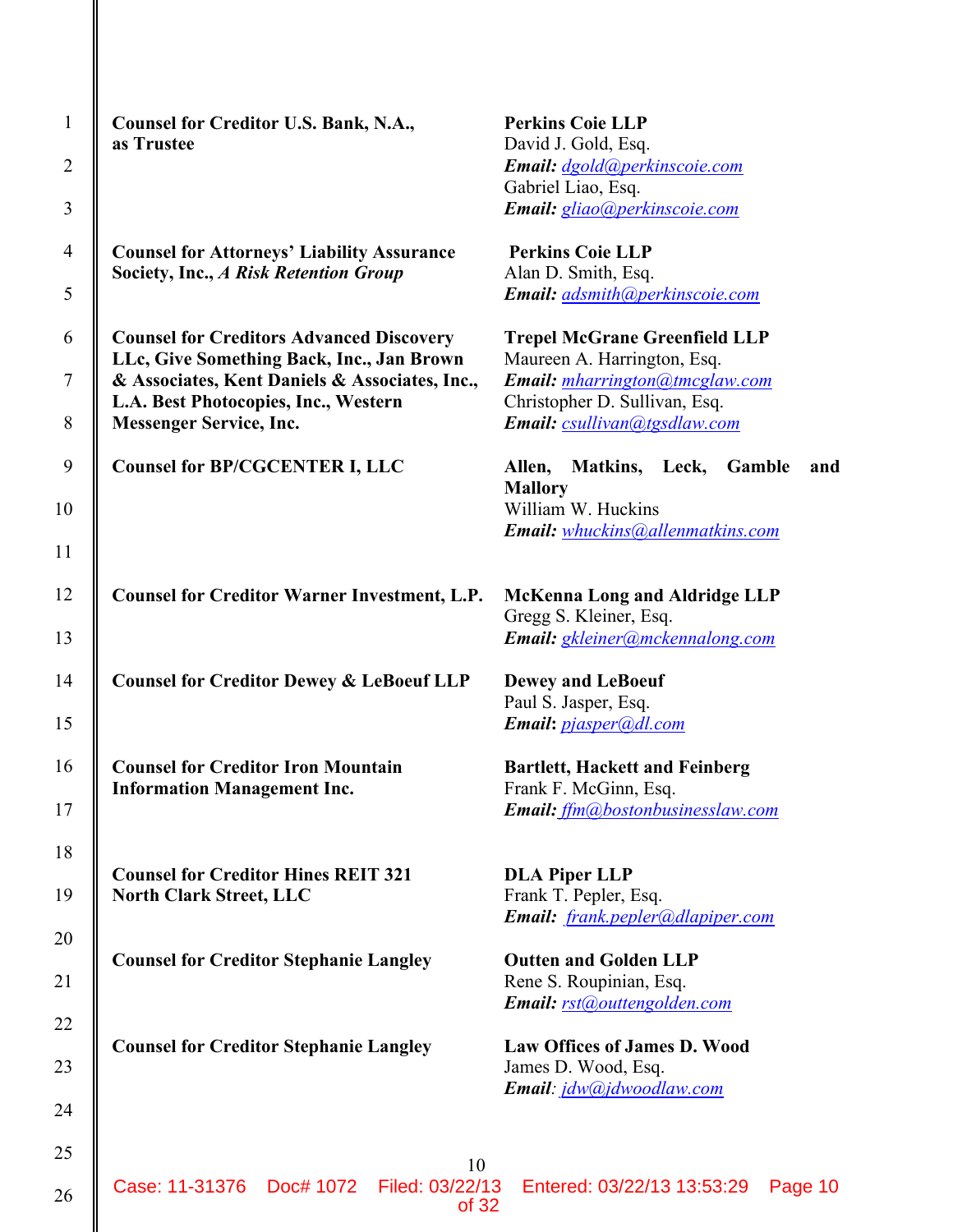| $\mathbf{1}$   |                                                               |
|----------------|---------------------------------------------------------------|
| $\overline{c}$ | <b>Counsel for Creditor I</b><br><b>Guaranty Corp.</b>        |
| 3              |                                                               |
| 4              | <b>Counsel for Interested</b><br><b>General Life Insuranc</b> |
| 5              |                                                               |
| 6              | <b>Counsel for Interested</b><br><b>Committee of Certain</b>  |
| $\overline{7}$ | <b>Partners</b>                                               |
| 8              |                                                               |
| 9              | <b>Counsel for Howrey C</b>                                   |
| 10             |                                                               |
| 11             | <b>Counsel for Interested</b><br><b>General Life Insuranc</b> |
| 12             |                                                               |
| 13             | <b>Counsel for Creditor I</b><br>Properties, Inc. XXXI        |
| 14             |                                                               |
| 15             | <b>Counsel for Creditor I</b><br>Leasing & Capital, LL        |
| 16             | <b>Counsel for Creditor 7</b>                                 |
| 17             | of Public Accounts                                            |
| 18             |                                                               |
| 19             | <b>Counsel for Creditor 2</b><br><b>Investors, LLC</b>        |
| 20             |                                                               |
| 21             |                                                               |
| 22             | <b>Counsel for Creditor 0</b>                                 |
| 23             |                                                               |
| 24             |                                                               |
| 25             |                                                               |
|                |                                                               |

**Pension Benefit Counsel Counsel Counsel** John Holland Ginsberg, Esq. *Email: ginsberg.john@pbgc.gov*

**Party Connecticut Schnader Harrison Segal and Lewis e Company** Melissa Lor, Esq. *Email: MLor@Schnader.com*

**Party Ad Hoc MacConaghy and Barnier Former Howrey** John H. MacConaghy, Esq. *Email:* macclaw@macbarlaw.com Monique Jewett-Brewster, Esq. *Email:* mjewettbrewster@macbarlaw.com

**Counsel for Howrey Claims LLC McGrane LLP** William McGrane, Esq. *Email:* william.mcgrane@mcgranellp.com

Party Connecticut Melissa Lor **Email**: mlor@schnader.com

**Counsel for Creditor Knickerbocker Seyfarth Shaw LLP Properties** Scott Olson, Esq. *Email***:** *solson@seyfarth.com*

**Counsel For Creditor Credits** Eaw Offices of Serlin and Whiteford **Lease Capital, Capital, Capital, Capital, Capital, Capital, Capital, Capital, Capital, Capital, Capital, Capital, Capital, Capital, Capital, Capital, Capital, Capital, Capital, Capital, Capital, Capital, Capital, Capital,** *Email: mserlin@globelaw.com*

**COUNTER FOR CONSERVANT CONSERVANT IS EXABLE TEXAS COMPTROLLER Bankruptcy & Collections Division** Kimberly Walsh, Esq. *Email: bk-kwalsh@oag.state.tx.us*

**COO S. Main Street Ballard Spahr Andrews and Ingersoll** Rebecca J. Winthrop, Esq. *Email: WinthropR@ballardspahr.com* Penny M. Costa, Esq. *Email: costap@ballardspahr.com*

Citibank, N.A. **Peitzman Weg LLP** Larry Peitzman, Esq. *Email: lpeitzman@peitzmanweg.com*

11

of 32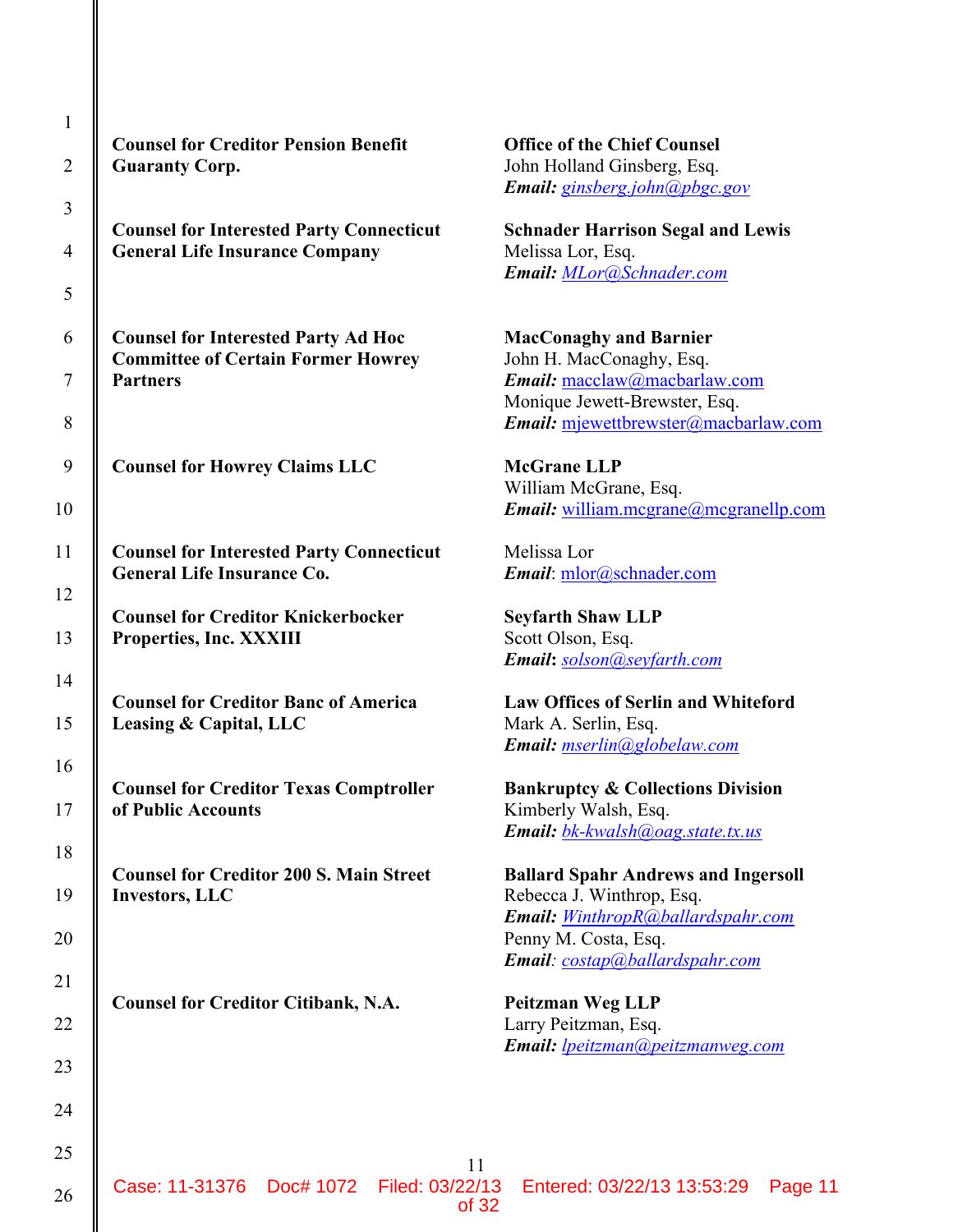12 **Counsel for Amy J. Fink Jones Day** Robert A. Trodella **Counsel for Harris County Linebarger Goggan Blair & Sampson LLP** John P. Dillman **Counsel for Informal Group of Certain Dumas & Clark LLP Former Howrey Attorneys** Cecily A. Dumas Robert E. Clark **Counsel for SAP America, Inc. Cooper White & Cooper LLP** Peter C. Califano **Counsel for SAP America, Inc. Brown & Connery LLP Counsel for McKenna Long and Aldridge Michael A. Isaacs, Esq. Counsel for Jeffrey M. Judd Judd Law Group Counsel for McGrane LLP** William Joseph Walraven, Esq. **Counsel for Cooper US, Inc. Cooper Industries, Inc.** *VIA EMAIL:* **Counsel for Creditor Citibank, N.A. Paul, Weiss, Rifkind, Wharton & Garrison** Diane Meyers, Esq. Case: 11-31376 Doc# 1072 Filed: 03/22/13 Entered: 03/22/13 13:53:29 Page 12

*Email*: *rtrodella@jonesday.com*

*Email*: *houston\_bankruptcy@lgbs.com*

*Email: Cecily.dumas@dumasclark.com Email: Robert.clark@dumasclark.com*

*Email: pcalifano@cwclaw.com*

Donald K. Ludman, Esq. *Email: dludman@brownconnery.com*

*Email: misaacs@mckennalong.com aworthing@mckennalong.com*

Jeffrey M. Judd, Esq. *Email: jeff@juddlawgroup.com melanie@juddlawgroup.com*

 *Email: anna.song@mcgranellp.com*

Paula Beck Whitten, Esq. *Email: paula.whitten@cooperindustries.com*

Kelley A. Cornish, Esq. *Email: kcornish@paulweiss.com*

of 32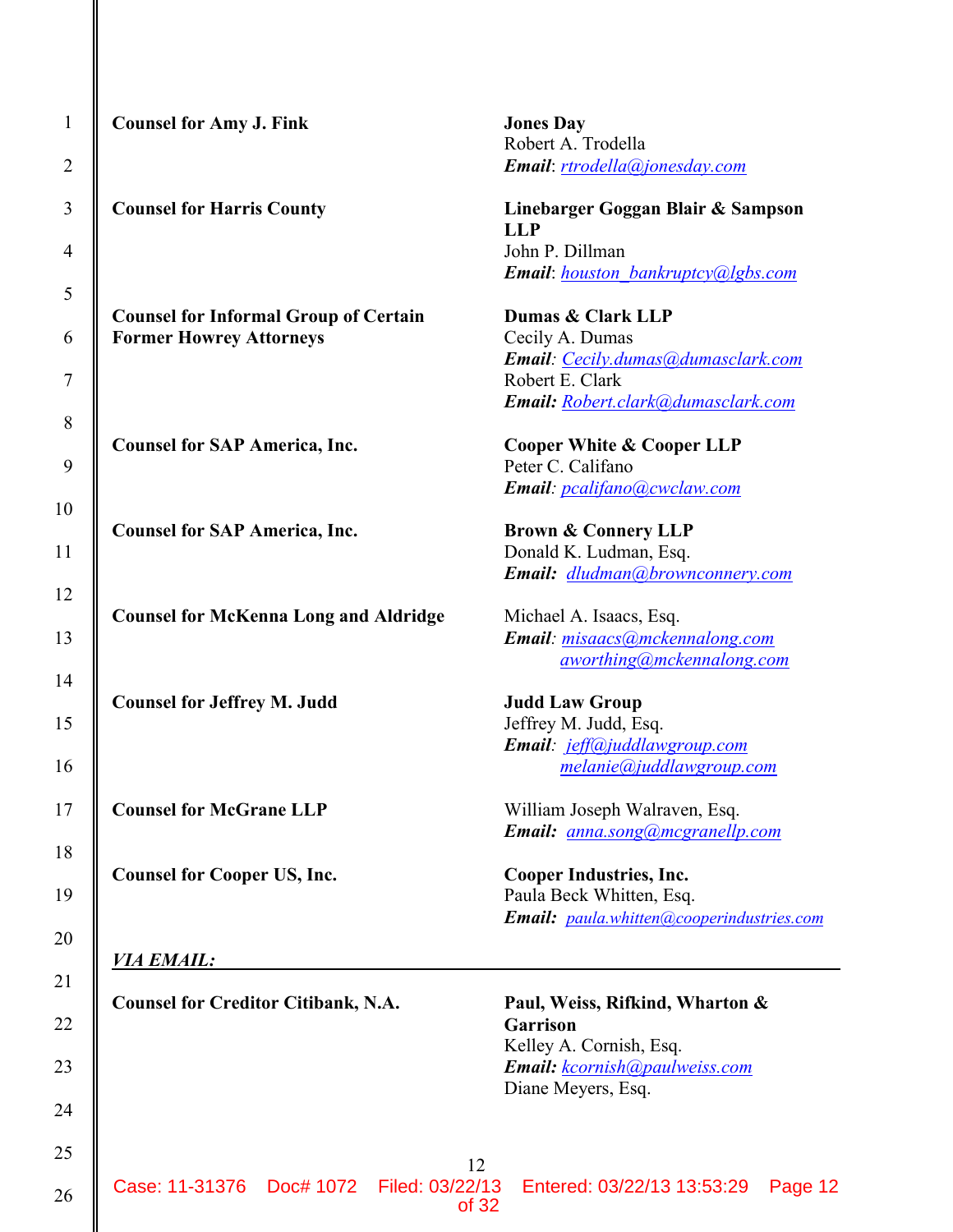| $\mathbf{1}$   | Email: dmeyers @paulweiss.com                                                                     |
|----------------|---------------------------------------------------------------------------------------------------|
| $\overline{2}$ | Jacob J. Adlerstein, Esq.<br>Email: jadlerstein@paulweiss.com                                     |
|                | ayoung@paulweiss.com                                                                              |
| 3              | <b>Ballard Spahr LLP</b>                                                                          |
| $\overline{4}$ | Matthew Moncur, Esq.                                                                              |
| 5              | Email: moncurm@ballardspahr.com                                                                   |
|                | <b>EMC Corporation</b>                                                                            |
| 6              | c/o Receivable Management Services<br>Steven Sass, Esq.                                           |
| 7              | Email: steven.sass@rmsna.com                                                                      |
|                | Ronald Rowland, Esq.                                                                              |
| 8              | Email: Ronald.rowland@rmsna.com                                                                   |
| 9              | <b>Olin Corporation</b>                                                                           |
| 10             | S. Christian Mullgardt<br>Email: scmullgardt@olin.com                                             |
|                |                                                                                                   |
| 11             |                                                                                                   |
| 12             | <u>VIA U.S. MAIL:</u>                                                                             |
| 13             | Richard Burdge, Esq.                                                                              |
|                | The Burdge Law Firm PC                                                                            |
| 14             | 500 S Grand Ave Ste 1500<br>Los Angeles, CA 90071                                                 |
| 15             |                                                                                                   |
| 16             | Jeffrey C. Wisler, Esq.<br>Connolly Bove Lodge & Hutz LLP                                         |
|                | 1007 North Orange Street                                                                          |
| 17             | Wilmington, DE 19899<br>Attorneys for Interested Party Connecticut General Life Insurance Company |
| 18             |                                                                                                   |
| 19             | <b>IKON Office Solutions</b><br>Recovery & Bankruptcy Group                                       |
|                | 3920 Arkwright Road, Suite 400                                                                    |
| 20             | Macon, GA 31210                                                                                   |
| 21             | <b>EMC</b> Corporation                                                                            |
| 22             | c/o RMS Bankruptcy Recovery Services<br>Attn: President or General/Managing Agent                 |
|                | P.O. Box 5126                                                                                     |
| 23             |                                                                                                   |
| 24             |                                                                                                   |
| 25             |                                                                                                   |
| 26             | 13<br>Case: 11-31376 Doc# 1072 Filed: 03/22/13<br>Entered: 03/22/13 13:53:29<br>Page 13<br>of 32  |

II

∥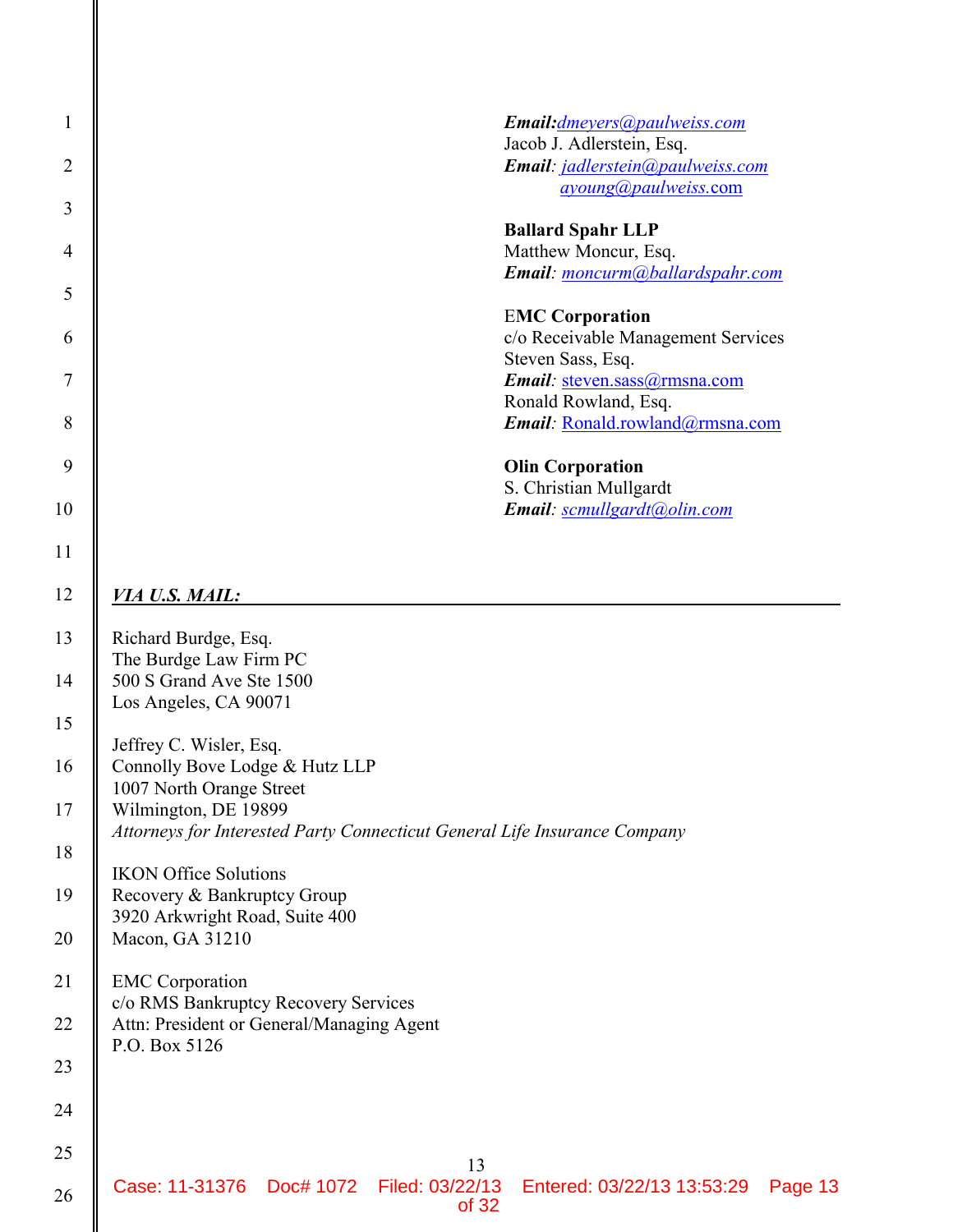| $\mathbf{1}$   | Timonium, MD 21094-5126                                                                                |
|----------------|--------------------------------------------------------------------------------------------------------|
| $\overline{2}$ | Salter & Company LLC<br>4600 East-West Highway, Suite 300                                              |
| $\mathfrak{Z}$ | Bethesda, MD 20814                                                                                     |
| $\overline{4}$ | County of Loudoun Virginia<br>Belkys Escobar                                                           |
| 5              | 1 Harrison St., S.E. 5th Fl.<br>Leesburg, VA 20175-3102                                                |
| 6              | Matura Farrington Staffing Services, Inc.                                                              |
| $\tau$         | 700 So. Flower Street, Suite 2505<br>Los Angeles, CA 90017                                             |
| 8<br>9         | Guy Davis<br>Protiviti Inc.                                                                            |
| 10             | 1051 East Cary Street, Suite 602<br>Richmond, VA 23219                                                 |
| 11             | George E. Shoup, III                                                                                   |
| 12             | Development Specialists, inc.<br>6375 Riverside Drive, Suite 200                                       |
| 13             | Dublin, OH 43017-5373                                                                                  |
| 14             | Kyle Everett<br>Development Specialists, Inc.<br>235 Pine Street, Suite 1150                           |
| 15             | San Francisco, CA 94104                                                                                |
| 16             |                                                                                                        |
| 17             |                                                                                                        |
| 18             |                                                                                                        |
| 19             |                                                                                                        |
| 20             |                                                                                                        |
| 21             |                                                                                                        |
| 22<br>23       |                                                                                                        |
| 24             |                                                                                                        |
| 25             |                                                                                                        |
| 26             | 14<br>Case: 11-31376    Doc# 1072    Filed: 03/22/13<br>Entered: 03/22/13 13:53:29<br>Page 14<br>of 32 |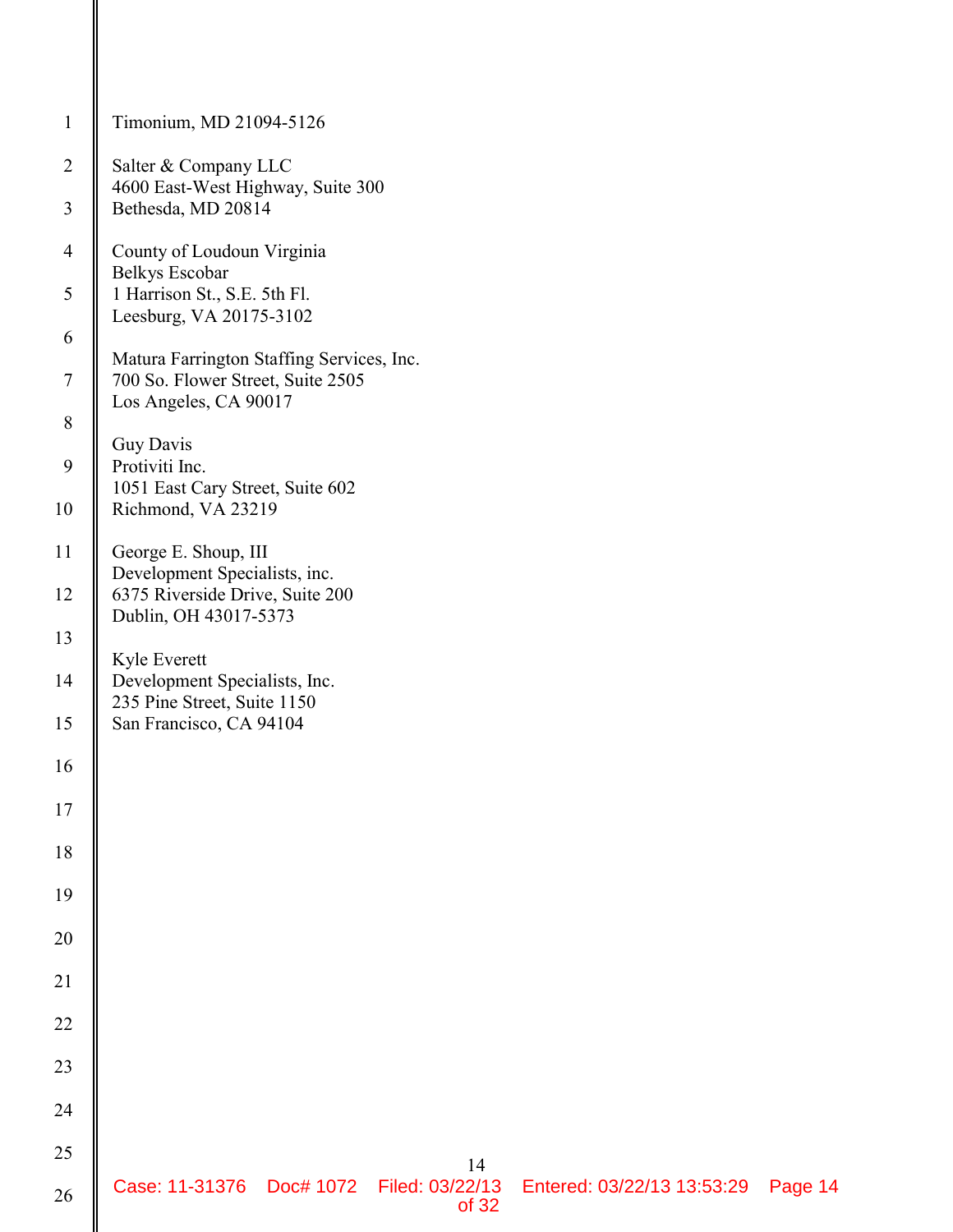# EXHIBIT A

Case: 11-31376 Doc# 1072 Filed: 03/22/13 Entered: 03/22/13 13:53:29 Page 15 of 32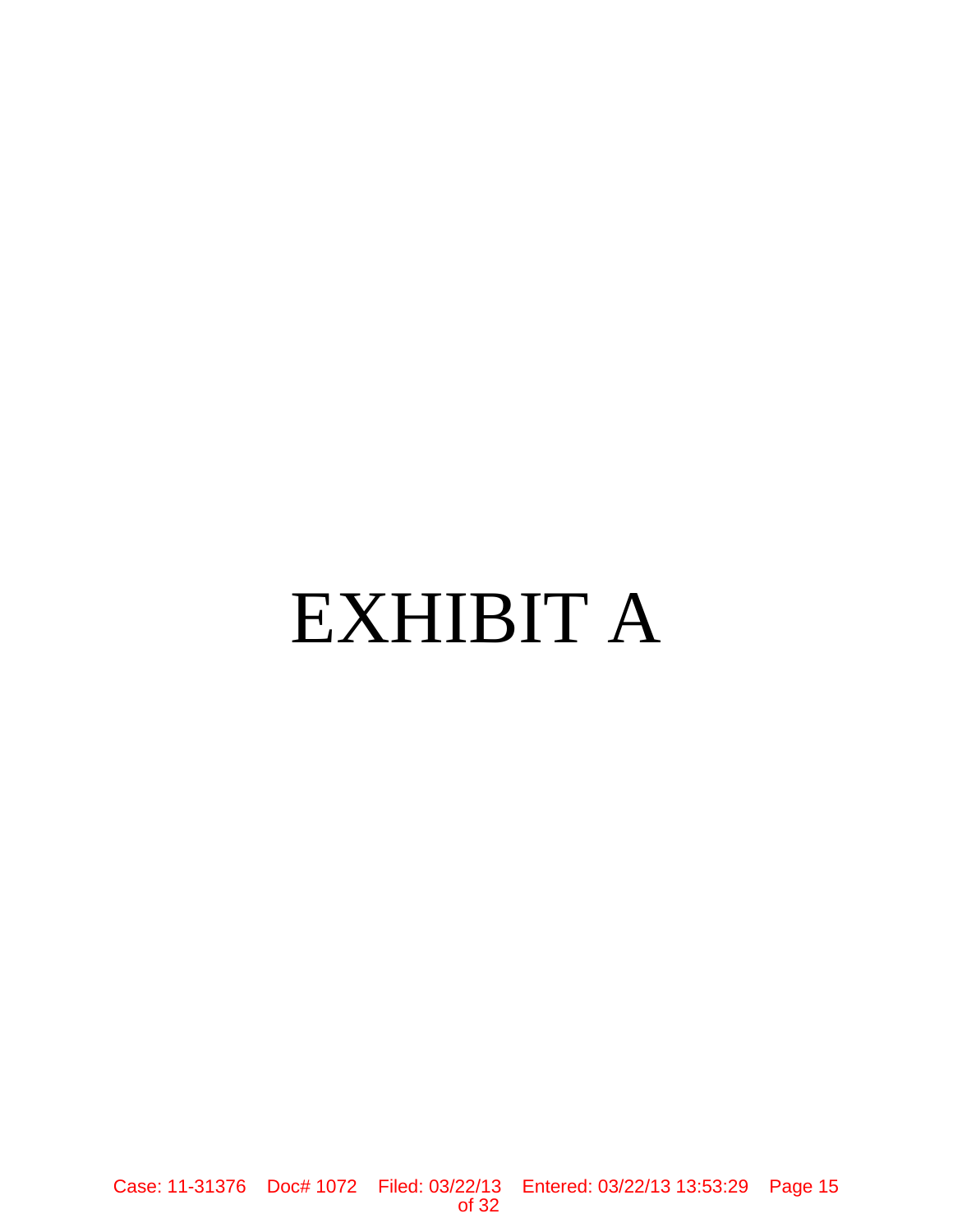#### **SETTLEMENT AGREEMENT**

This Settlement Agreement (the "Agreement") is entered into by and between Allan B. Diamond, in his capacity as the Chapter 11 Trustee (the "Trustee") for Howrey, Simon, Arnold and White LLP a/k/a Howrey LLP ("Howrey") and Holland & Knight LLP ("H&K", together with the Trustee, the "Parties"), as of the date signed below.

#### **RECITALS**

On April 11, 2011, certain creditors of Howrey filed an involuntary petition for A. relief under Chapter 7 of the United States Bankruptcy Code initializing Case No. 11-31376-DM (the "Bankruptcy Case") pending in the United States Bankruptcy Court for the Northern District of California (the "Bankruptcy Court");

On June 6, 2011, the Bankruptcy Court entered an Order for Relief and B. Converting the Bankruptcy Case to one under Chapter 11;

 $C_{\star}$ On October 12, 2011, the Bankruptcy Court entered an Order Approving Appointment of Chapter 11 Trustee whereby the Bankruptcy Court approved the Trustee as the Chapter 11 Trustee in the Bankruptcy Case;

D. On August 1, 2012, the Trustee served H&K with a Rule 2004 subpoena for information the Trustee believed to be relevant to unfinished business claims (the "Unfinished Business Subpoena").

On August 22, 2012, H&K responded to the Unfinished Business Subpoena by  $E_{\star}$ providing information regarding certain matters being supervised and worked on by Jerrold Ganzfried, a former Howrey partner, who joined H&K after leaving Howrey.

F. Between November 15, 2012, and February 28, 2013, the Trustee and H&K engaged in arms-length negotiations regarding the settlement of unfinished business claims that Howrey may have against H&K.

On February 28, 2013, H&K accepted the Trustee's final settlement offer to G. resolve the unfinished business claims and any other claims the Trustee and/or Howrey may have. Accordingly, the Trustee and H&K hereby enter into this Agreement.

#### **AGREEMENT**

NOW, THEREFORE, for good and valuable consideration, the receipt and sufficiency of which are hereby acknowledged, the Parties hereby acknowledge and agree as follows:

The Parties have agreed to resolve any and all claims that the Trustee and/or  $1_{\odot}$ Howrey has or may have against H&K as follows: First, H&K shall pay the Trustee the sum of \$26,197.16, in a one-time payment (the "Payment"). Second, H&K will pay the Trustee 11% of any amounts subsequently received on or before March 31, 2014 for attorneys fees, that H&K receives on the former Howrey matter on which H&K is currently owed approximately \$62,000 (the "Contingent Payment").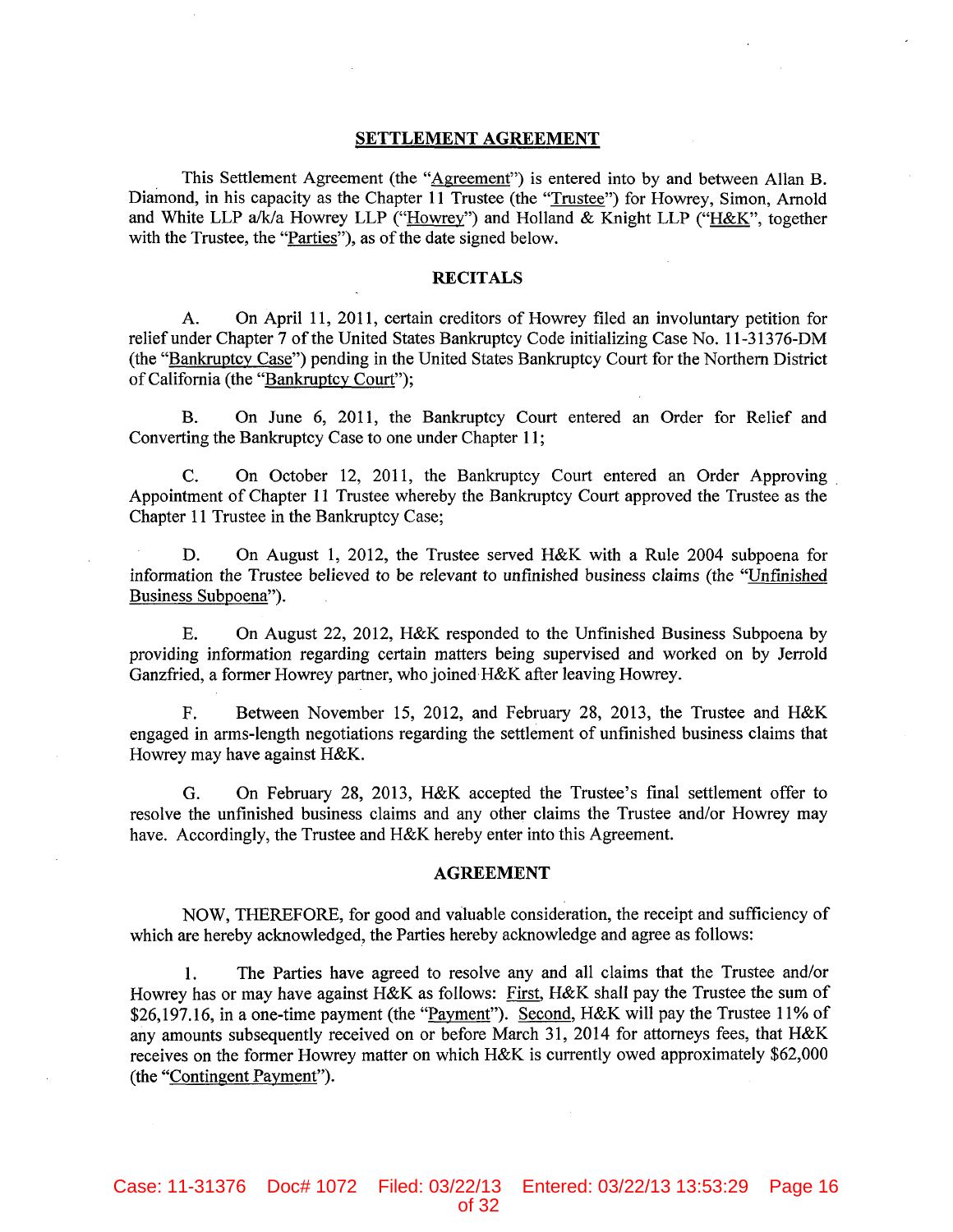$2.$ H&K has agreed to provide the Payment and the Contingent Payment according to this Agreement in exchange for the releases provided to H&K and certain related persons, including Jerrold Ganzfried. Accordingly, within three (3) business days after the Effective Date of this Agreement, as defined in Paragraph 15 below, H&K shall transfer the Payment to the Trustee either by check or wire transfer, in the manner described below. Any future transfer of the Contingent Payment shall also be made by one of the following two methods:

a. By check:

Payable to: "Allan B. Diamond, Chapter 11 Trustee of Howrey LLP" Diamond McCarthy LLP Attention - Jason M. Rudd Two Houston Center 909 Fannin Street, Suite 1500 Houston, Texas 77010; or

b. By wire transfer:

Allan B. Diamond, Chapter 11 Trustee of Howrey LLP Account No. 37401505 Citibank, N.A. ABA No. 254070116

3. Upon execution of this Agreement, the Trustee will seek the approval of the Bankruptcy Court of this Agreement in accordance with Rule 9019 of the Federal Rules of Bankruptcy Procedure (the "Bankruptcy Rules"). H&K agrees to reasonably cooperate, if required, in the request for approval of this Agreement from the Bankruptcy Court. This Agreement is expressly contingent upon the approval of the Bankruptcy Court.

4. Upon the Effective Date of this Agreement and receipt of the Payment, the Trustee on behalf of Howrey and the bankruptcy estate of Howrey, for consideration as enumerated above, and with the exception of the terms requiring the Contingent Payment, hereby releases, acquits, satisfies, and forever discharges H&K, and its respective successors, predecessors, assigns, representatives, insurers, guarantors, as well as its past and present directors, officers, members, managers, employees, subsidiaries, partners and spouses of partners, parents, affiliates, affiliated companies, joint venture partners, subcontractors, attorneys, and agents, from, of and on account of all manner of claims, action and actions, cause and causes of action, suits, debtors, dues, sums of money, accounts, reckonings, bonds, bills, specialties, covenants, contracts, controversies, agreements, promises, variances, trespasses, damages, judgments, executions of claims, and demands whatsoever latent or patent, in law or in equity, known or unknown, mature or unmature, that Howrey or the Trustee has ever had, now has, or shall have against H&K; provided however, that notwithstanding the foregoing, Jerrold Ganzfried shall not be released from claims reserved in Paragraph 6, below.

Upon the Effective Date of this Agreement and after transfer of the Payment to  $5<sub>1</sub>$ the Trustee, H&K, in its own name and on behalf of its agents, administrators, successors, and assigns, for consideration as enumerated above, hereby releases, acquits, satisfies, and forever

### Page 2 of 4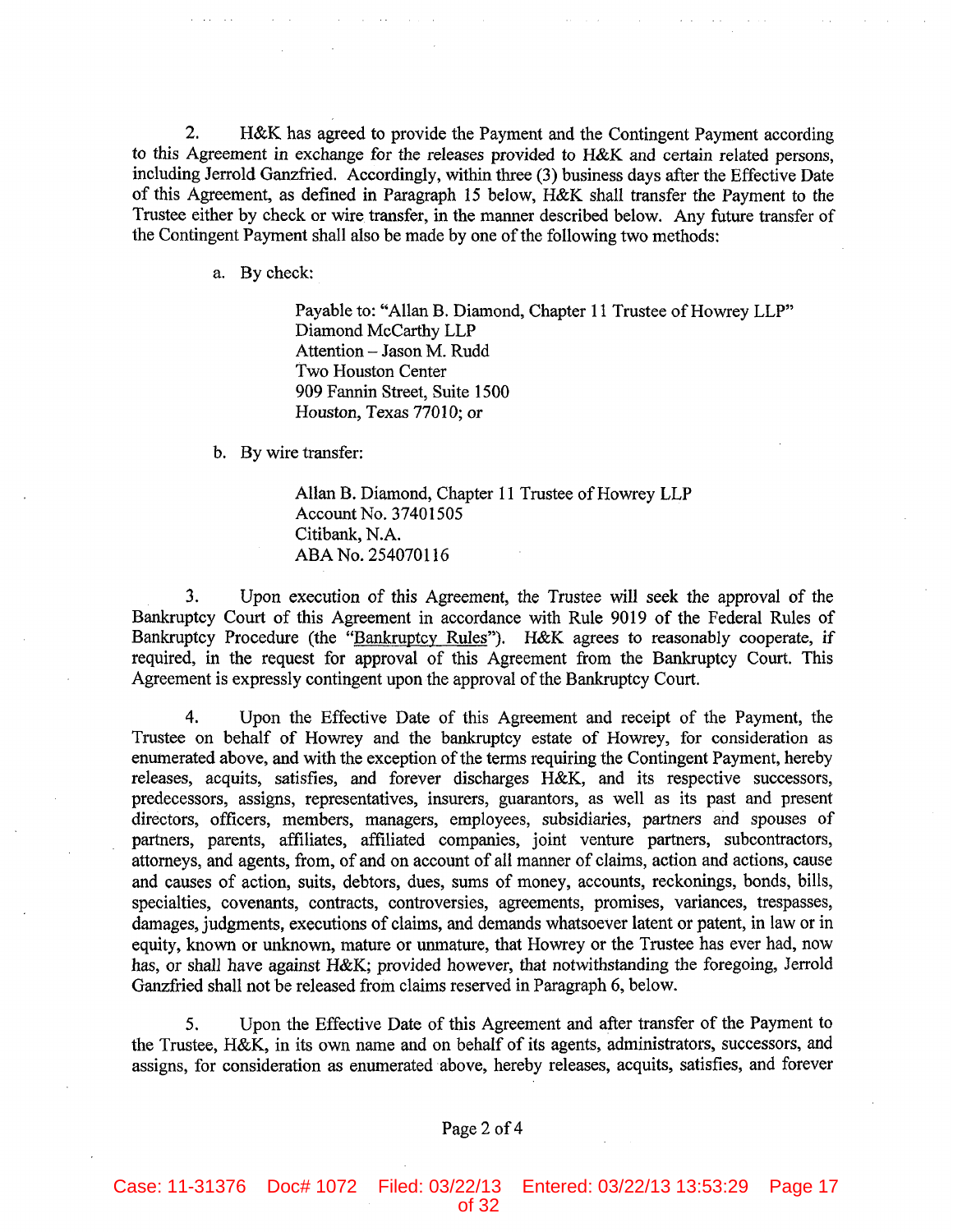discharges Howrey and the Trustee, their successors, predecessors, assigns, representatives, insurers, guarantors, as well as their past and present directors, officers, members, managers, employees, subsidiaries, partners and spouses of partners, parents, affiliates, affiliated companies, joint venture partners, subcontractors, attorneys, and agents, from, of and on account of all manner of action and actions, cause and causes of action, suits, debts, dues, sums of money, accounts, reckonings, bonds, bills, specialties, covenants, contracts, controversies, agreements, promises, variances, trespasses, damages, judgments, executions of claims, and demands whatsoever latent or patent, in law or in equity, known or unknown, mature or unmature, that H&K has ever had, now has, or shall have against Howrey or the Trustee, in his capacity as Trustee. Specifically, H&K hereby relieves, acquits, satisfies, and forever discharges Howrey from any liability to H&K on its Proof of Claim and/or related to the provision of legal services on the Clark/National Guard matter.

ALTHOUGH JERROLD GANZFRIED IS RELEASED FROM ANY ALL 6. CLAIMS ARISING FROM OR RELATED TO THE REPRESETNATION BY H&K OF CLIENTS THAT WERE FORMERLY CLIENTS OF HOWREY, ("GANZFRIED UNFINISHED BUSINESS CLAIMS") NOTHING CONTAINED IN THIS AGREEMENT, NOR THE NEGOTIATION, EXECUTION OR DELIVERY HEREOF BY ANY PARTY, SHALL BE DEEMED TO CONSTITUTE A WAIVER OR RELEASE OF ANY CLAIMS, RIGHTS OR ACTIONS, OTHER THAN THE GANZFRIED UNFINISHED BUSINESS CLAIMS, THAT HOWREY, THE TRUSTEE, THE CREDITORS COMMITTEE, OR ANY OF ITS ASSIGNS, SHALL HAVE AGAINST JERROLD GANZFRIED WHETHER PURSUANT TO THE BANKRUPTCY CODE, FEDERAL, STATE STATUTORY LAW, OR COMMON LAW, OR OTHERWISE.

 $7<sub>1</sub>$ In connection with the limited releases set forth in paragraphs 4 and 5 above, the Parties waive all rights they may have under section 1542 of the California Civil Code, which provides that:

A general release does not extend to claims which the creditor does not know or suspect to exist in his or her favor at the time of executing the release, which if known to him or her must have materially affected his or her settlement with the debtor.

By executing this Agreement, the Parties expressly and forever waive the benefits, protection and rights of California Civil Code section 1542, or any other similar provision of the law of any other jurisdiction, with respect to matters released by the Agreement.

The signatory for H&K hereby represents that he or she has full power and 8. authority to settle, limit or otherwise control the matters and claims which are the subject of this Agreement and has authority to execute this Agreement on behalf of H&K.

The Trustee represents and warrants that he has the full power and authority to 9. negotiate a final settlement of the matters and claims which are the subject of this Agreement, subject to Bankruptcy Court approval described herein.

#### Page 3 of 4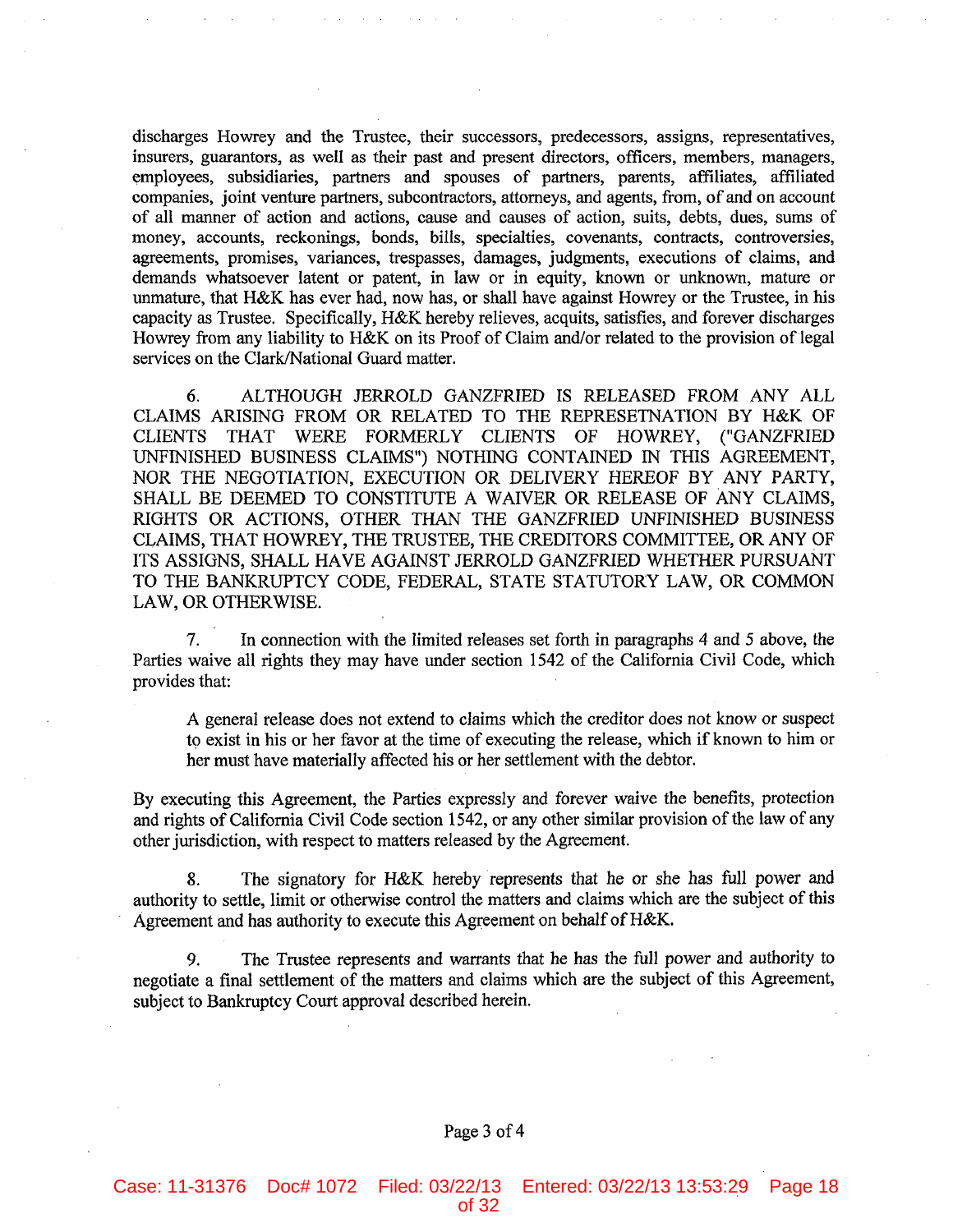$10.$ The Parties acknowledge that the Trustee is acting solely in his capacity as the Chapter 11 Trustee of Howrey in this matter and has no personal liability whatsoever with respect to this Agreement or the transactions described herein.

11. Except as otherwise specifically provided for herein, nothing contained in this Agreement shall create any rights, remedies or defenses in favor of any party of interest that is not a party to this Agreement.

 $12.$ Each Party hereby submits to the jurisdiction of the Bankruptcy Court for any action, suit or proceeding to enforce this Agreement which involves Howrey or the Trustee and agree that any such action, suit or proceeding shall be brought on in the Bankruptcy Court. Each Party hereby irrevocably waives, to the fullest extent permitted by law, any objection that it may now or hereafter have to venue of any such action, suit or proceeding brought in such a court related solely to the Agreement and involving Howrey or the Trustee. The Bankruptcy Court shall retain exclusive jurisdiction to enforce the terms of this Agreement as it relates to the Bankruptcy Case.

Neither this Agreement, nor any of the terms hereof, nor any negotiations or 13. proceedings in connection herewith shall constitute or be construed as or be deemed to be evidence of an admission on the part of any party of any liability or wrongdoing whatsoever, or the truth or untruth, or merit or lack of merit, of any claim or defense of any party; nor shall this Agreement, or any of the terms hereof, or any negotiations or proceedings in connection herewith, or any performance or forbearance hereunder, be offered or received in evidence or used in any proceeding against any Party, or used in any proceeding, or otherwise, for any purpose whatsoever except with respect to the effectuation and enforcement of this Agreement.

This Agreement may be signed in counterparts, which, when taken as a whole, 14. shall constitute one and the same document; and faxed, electronic and emailed signatures shall be deemed originals.

This Agreement shall be effective (the "Effective Date") fourteen (14) days after  $15.$ H&K receives written notice from the Trustee that the Bankruptcy Court has entered an order approving this Agreement under Bankruptcy Rule 9019.

**AGREED:** 

Dated: March , 2013

Howrey LLP, Debtor Ilan B. Diamond, Chapter 11 Trustee Holland & Knight LLP By: Stephen A Gogorad

Page 4 of 4

Dated: March  $\frac{12}{2}$ , 2013

Case: 11-31376 Doc# 1072 Filed: 03/22/13 Entered: 03/22/13 13:53:29 Page 19 of 32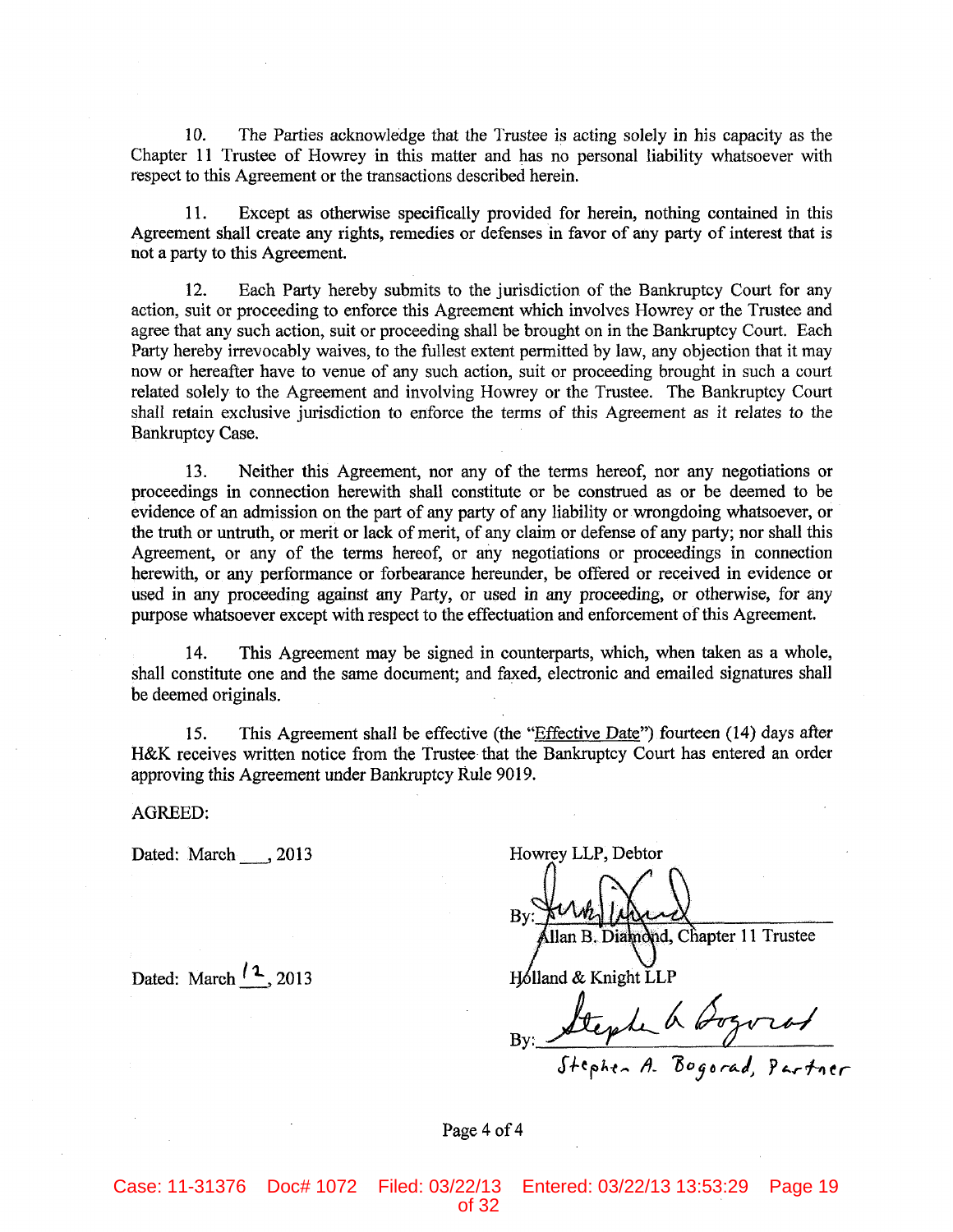# EXHIBIT B

Case: 11-31376 Doc# 1072 Filed: 03/22/13 Entered: 03/22/13 13:53:29 Page 20 of 32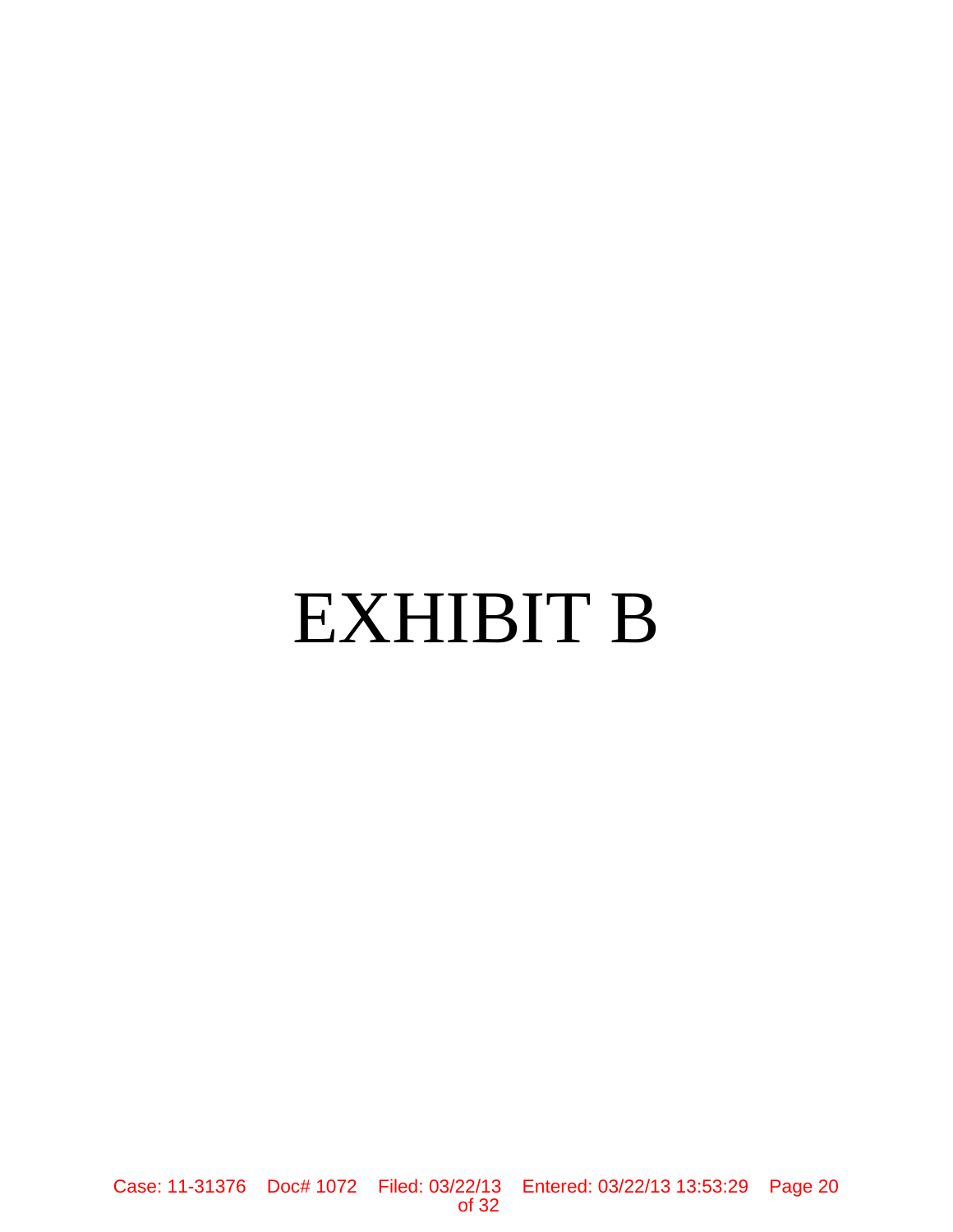## SETTLEMENT AGREEMENT

**This Settlement Agreement (the "Agreement") is entered into by and between Allan B. Diamond, in his capacity as the Chapter 11 Trustee (the "Trustee") for Howrey, Simon, Arnold**  and White LLP a/k/a Howrey LLP ("Howrey") and Fenwick & West LLP ("Fenwick", together **with the Trustee, the "Parties"), as** of the **date signed below.** 

## RECITALS

**A. On April II, 2011, certain creditors of Howrey filed an involuntary petition for**  relief under Chapter 7 of the United States Bankruptcy Code initializing Case No. 11-31376-DM (the "Bankruptcy Case") pending in the United States Bankruptcy Court for the Northern District of California (the "Bankruptcy Court");

B. On June 6, 2011, the Bankruptcy Court entered an Order for Relief and **Converting the Bankruptcy Case to one under Chapter 11;** 

C. On October 12, 2011, the Bankruptcy Court entered an Order Approving **Appointment of Chapter 11 Trustee whereby the Bankruptcy Court approved the Trustee as the Chapter 11 Trustee in the Bankruptcy Case;** 

**D. On August 7, 2012, the Trustee served Fenwick with a Rule 2004 subpoena for information regarding alleged unfinished business claims (the "Unfinished Business Subpoena").** 

E. **On September 17, 2012, Fenwick responded to the Unfinished Business Subpoena**  by providing information regarding unfinished business brought by Teresa Corbin, a former **Howrey partner. to Fenwick.** 

F. Between November 15, 2012, and January 18, 2013, the Trustee and Fenwick **engaged in arms-length negotiations regarding the settlement of unfinished business claims that Howrey may have against Fenwick.** 

**O. On January 18, 2013, Fenwick accepted the Trustee's final settlement offer to resolve the unfinished business claims. Accordingly, the Trustee and Fenwick hereby enter into this Agreement.** 

#### AGREEMENT

**NOW, THEREFORE, for good and valuable consideration, the receipt and sufficiency of which are hereby acknowledged, the Parties hereby acknowledge and agree as follows:** 

1. The Parties have agreed that Fenwick shall pay the Trustee the surn of\$15,000, in **a one-time payment (the "Payment''), to resolve the unfinished business claims that the Trustee**  and/or Howrey has or may have against Fenwick.

**2. Fenwick has agreed to provide the Payment according to this Agreement in exchange for the releases provided to Fenwick in this Agreement. Accordingly, within three (3) business days after the Effective Date of this Agreement, as defined in Paragraph 15 below,**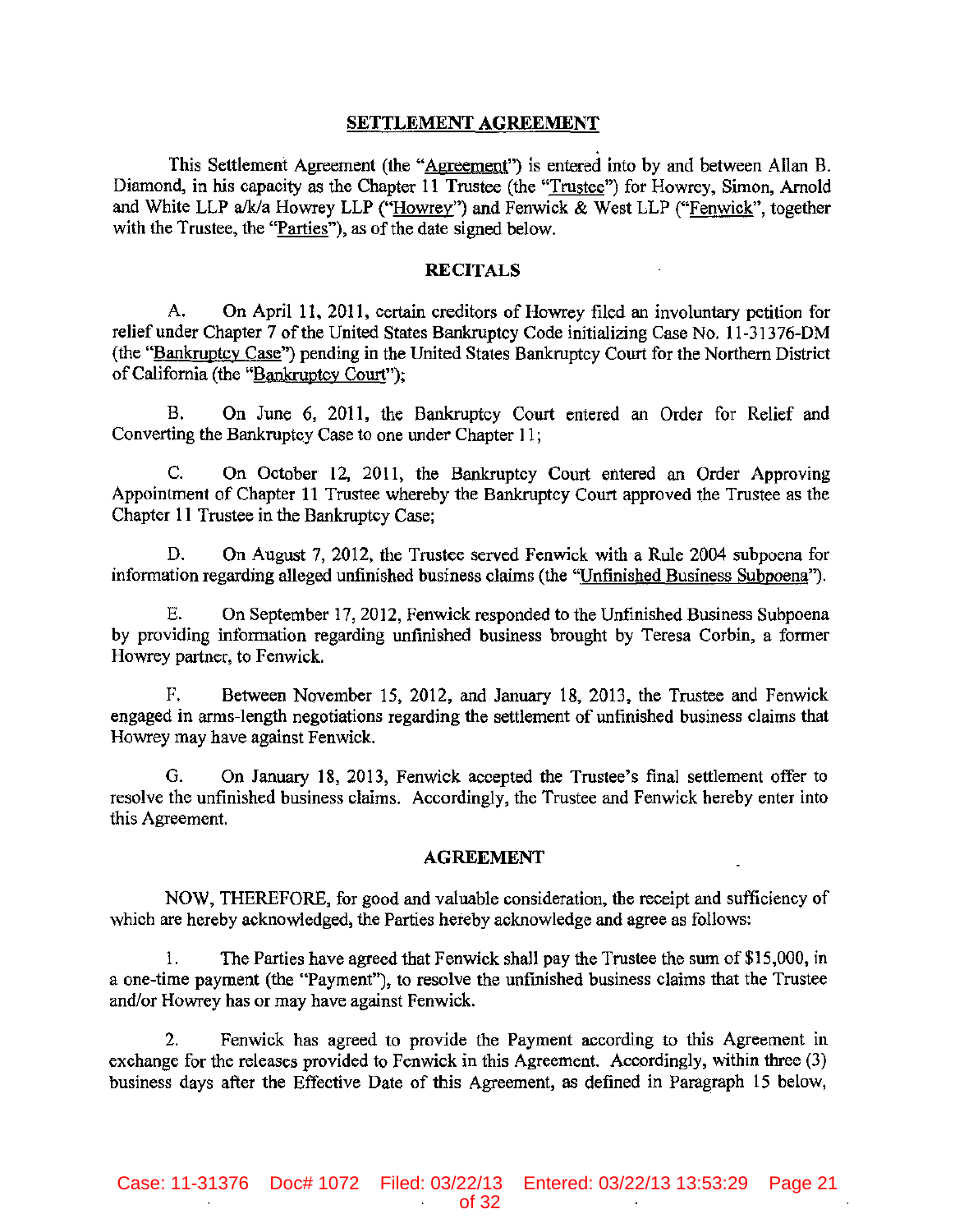Fenwick shall transfer the Payment to the Trustee either by check or wire transfer, in the manner described below:

a. By check:

Payable to: "Allan B. Diamond, Chapter II Trustee of Howrey LLP" Diamond McCarthy LLP Attention - Jason M. Rudd Two Houston Center 909 Fannin Street, Suite 1500 Houston, Texas 77010; or

b. By wire transfer:

Allan B. Diamond, Chapter 11 Trustee of Howrey LLP Account No. 37401505 Citibank, N.A. ABA No. 254070116

3. Upon execution of this Agreement, the Trustee will seek the approval of the Bankruptcy Court of this Agreement in accordance with Rule 9019 of the Federal Rules of Bankruptcy Procedure (the "Bankruptcy Rules"). Fenwick agrees to reasonably cooperate, if required, in the request for approval of this Agreement from the Bankruptcy Court. This Agreement is expressly contingent upon the approval of the Bankruptcy Court.

4. Upon the Effective Date of 1his Agreement and receipt of the Payment, the Trustee on behalf of Howrey, for consideration as enumerated above, and with the exception of the terms of Paragraph 6 of this Agreement, hereby releases, acquits, satisfies, and forever discharges Fenwick, and their respective successors, predecessors, assigns, representatives, insurers, guarantors, as well as their past and present directors, officers, members, managers, employees, subsidiaries, partners and spouses of partners (with the exception of Teresa Corbin and any other former Howrey partner who may join Fenwick after the execution of this Agreement), parents, affiliates, affiliated companies, joint venture partners, subcontractors, attorneys, and agents, of and on account of all manner of action and actions, cause and causes of action, suits, debtors, dues, sums of money, accounts, reckonings, bonds, bills, specialties, covenants, contracts. controversies. agreements, promises, variances, trespasses, damages, judgments, executions of claims, and demands whatsoever latent or patent, in law or in equity, known or unknown, mature or unmature, that Howrey or the Trustee has ever had, now has, or shall have against Fenwick, relating to business brought to Fenwick by Teresa Corbin.

5. Upon the Effective Date of this Agreement and after transfer of the Payment to the Trustee, Fenwick, in its own name and on behalf of its agents, administrators, successors, and assigns, for consideration as enumerated above, and with the exception of the terms of Paragraph 6 of this Agreement, hereby releases, acquits, satisfies, and forever discharges Howrey and the Trustee, their successors, predecessors, assigns, representatives, insurers, guarantors, as well as their past and present directors, officers, members, managers, employees, subsidiaries, partners and spouses of partners, parents, affiliates, affiliated companies, joint venture partners,

# Page 2 of 4

Case: 11-31376 Doc# 1072 Filed: 03/22/13 Entered: 03/22/13 13:53:29 Page 22 of 32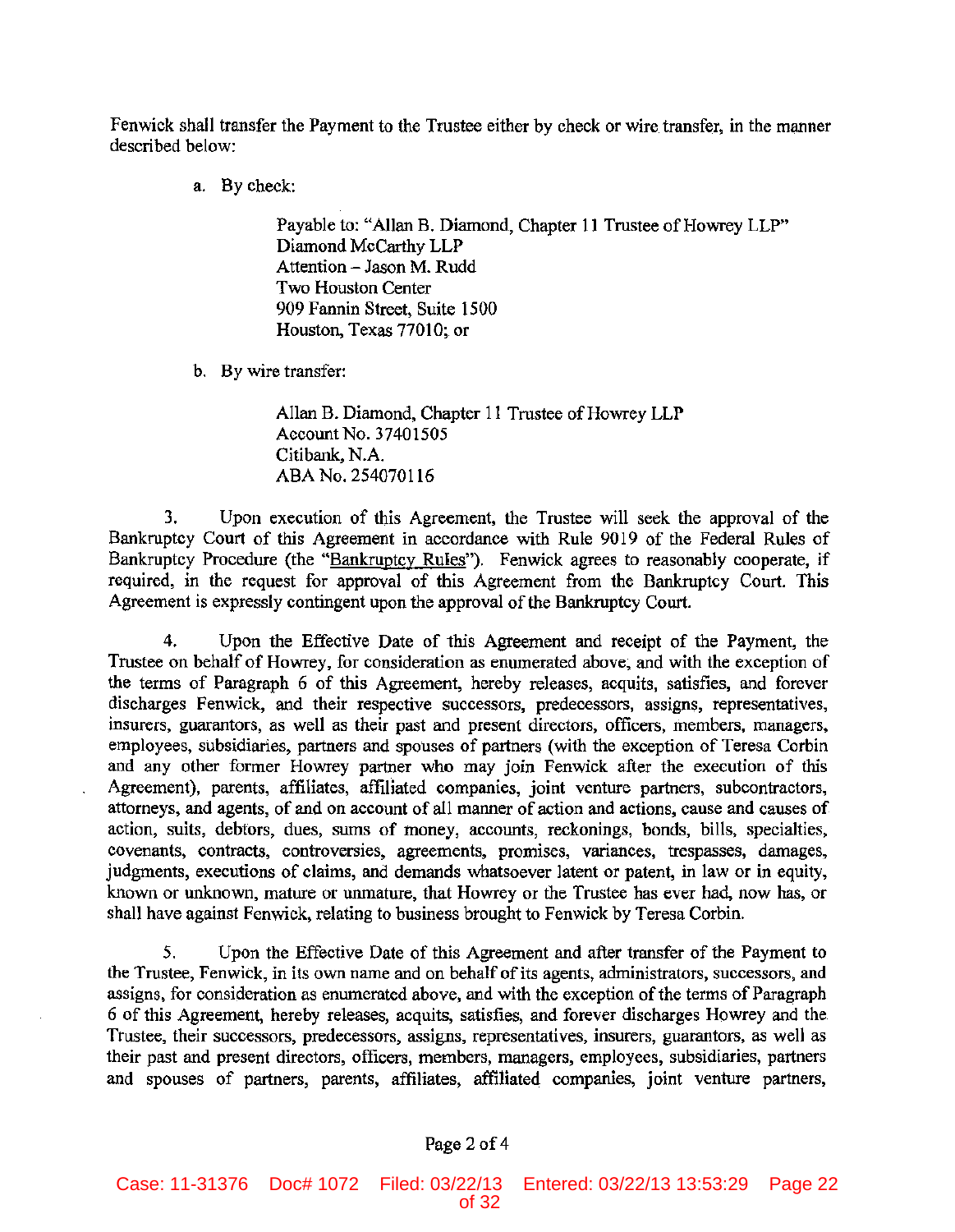subcontractors, attorneys, and agents, of and on account of all manner of action and actions, cause and causes of action, suits, debts, dues, swns of money, accounts, reckonings, bonds, bills, specialties, covenants, contracts, controversies, agreements, promises, variances, trespasses, damages, judgments, executions of claims, and demands whatsoever latent or patent, in law or in equity, known or unknown, mature or unmature, that Fenwick has ever had, now has, or shall have against Howrey or the Trustee, relating to business brought to Fenwick by Teresa Corbin.

6. NOTHING CONTAINED IN THIS AGREEMENT, NOR THE NEGOTIATION, EXECUTION OR DELIVERY HEREOF BY ANY PARTY, SHALL BE DEEMED TO CONSTITUTE A WAIVER OR RELEASE OF ANY CLAIMS, RIGHTS OR ACTIONS THAT HOWREY, THE TRUSTEE, THE CREDITORS COMMITTEE, OR ANY OF ITS ASSIGNS, SHALL HAVE AGAINST TERESA CORBIN OR ANY OTHER FORMER HOWREY PARTNER WHO IS NOW, OR MAY IN THE FUTURE BE, EMPLOYED AT OR A PARTNER OF FENWICK. EACH OF THE TRUSTEE, HOWREY, AND FENWICK HEREBY EXPRESSLY AGREE THAT HOWREY, THE TRUSTEE, THE CREDITORS COMMITTEE, OR ANY OF THEIR ASSIGNS, RESERVE AND RETAIN ALL RIGHTS AND CLAIMS THAT THEY MAY HAVE IN AND TO ALL CLAIMS, CAUSES OF ACTION AND RIGHTS, WHETHER PURSUANT TO THE BANKRUPTCY CODE, FEDERAL, STATE STATUTORY LAW OR COMMON LAW, OR OTHERWISE, AGAINST TERESA CORBIN OR ANY OTHER FORMER HOWREY PARTNER WHO IS NOW, MAY OR IN THE FUTURE BE, EMPLOYED AT OR A PARTNER OF FENWICK.

7. In connection with the limited releases set forth in paragraphs 4 and 5 above, the Parties waive all rights they may have under section 1542 of the California Civil Code, which provides that:

A general release does not extend to claims which the creditor does not know or suspect to exist in his or her favor at the time of executing the release, which if known to him or her must have materially affected his or her settlement with the debtor.

By executing this Agreement, the Parties expressly and forever waive the benefits, protection and rights of California Civil Code section 1542, or any other similar provision of the law of any other jurisdiction, with respect to matters released by the Agreement.

8. The signatory for Fenwick hereby represents that he or she has full power and authority to settle, limit or otherwise control the matters and claims which are the subject of this Agreement has authority to execute this Agreement on behalf of Fenwick.

9. The Trustee represents and warrants that he has the full power and authority to negotiate a final settlement of the matters and claims covered by this Agreement, subject to Bankruptcy Court approval described herein.

10. The Parties acknowledge that the Trustee is acting solely in his capacity as the Chapter 11 Trustee of Howrey in this matter and has no personal liability whatsoever with respect to this Agreement or the transactions described herein.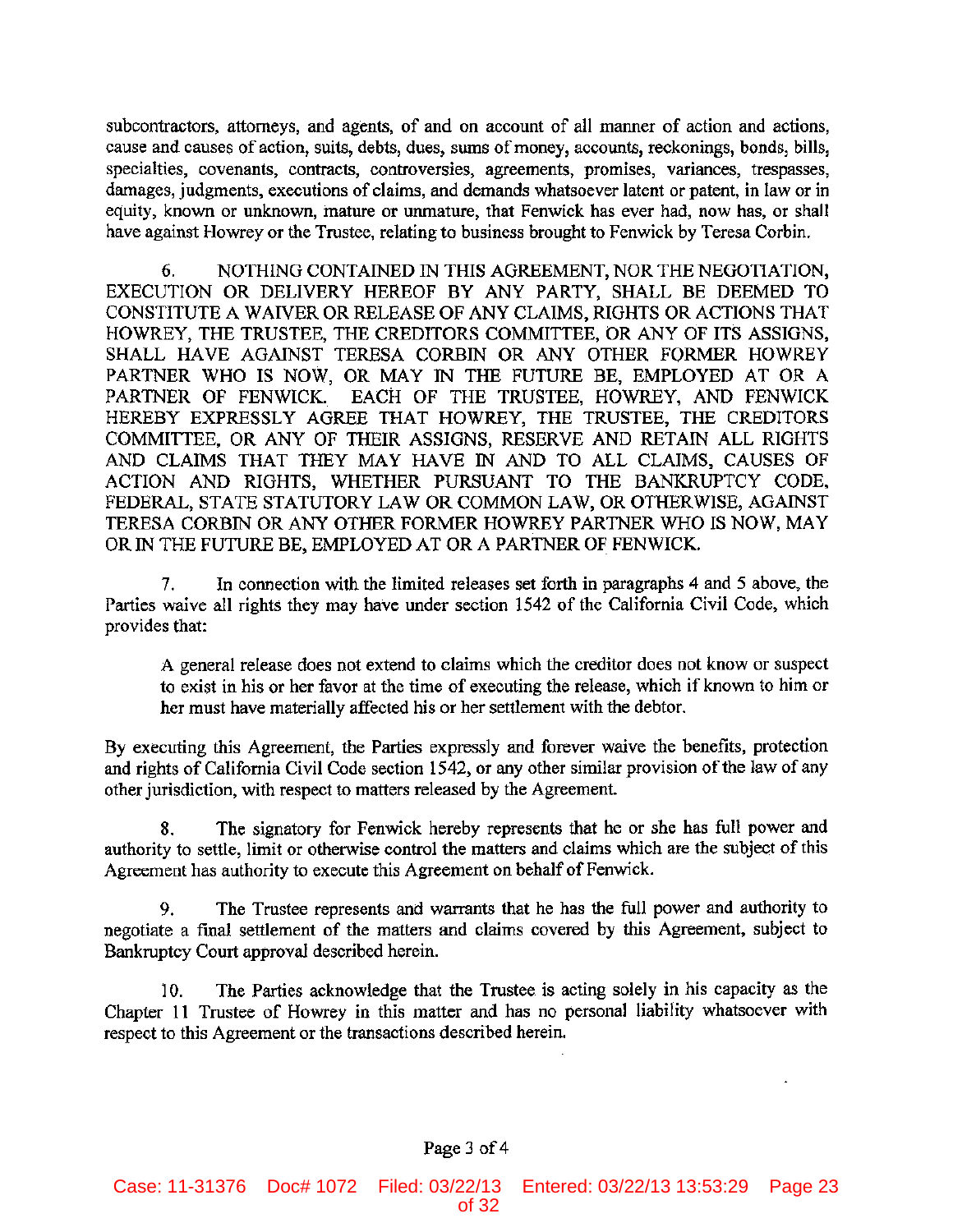11. Except as otherwise specifically provided for herein, nothing contained in this Agreement shall create any rights, remedies or defenses in favor of any party of interest that is not a party to this Agreement.

12. Each party hereby submits to the jurisdiction of the Bankruptcy Court for any action, suit or proceeding to enforce this Agreement which involves Howrey or the Trustee and agree that any such action, suit or proceeding shall be brought on in the Bankruptcy Court. Each Party hereby irrevocably waives, to the fullest extent permitted by law, any objection that it may now or hereafter have to venue of any such action, suit or proceeding brought in such a court related solely to the Agreement and involving Howrey or the Trustee. The Bankruptcy Court shall retain exclusive jurisdiction to enforce the terms of this Agreement as it relates to the Bankruptcy Case.

13. Neither this Agreement, nor any of the terms hereof, nor any negotiations or proceedings in connection herewith shall constitute or be construed as or be deemed to be evidence of an admission on the part of any party of any liability or wrongdoing whatsoever, or the truth or untruth, or merit or lack of merit, of any claim or defense of any party; nor shall this Agreement, or any of the terms hereof, or any negotiations or proceedings in connection herewith, or any performance or forbearance hereunder, be offered or received in evidence or used in any proceeding against any Party, or used in any proceeding, or otherwise, for any purpose whatsoever except with respect to the effectuation and enforcement of this Agreement.

14. This Agreement may be signed in counterparts, which, when taken as a whole, shall constitute one and the same document; and faxed, electronic and emailed signatures shall be deemed originals.

15. This Agreement shall be effective (the «Effective Date") fourteen (14) days after Fenwick receives written notice from either Howrey that the Bankruptcy Court has entered an order approving this Agreement under Bankruptcy Rule 9019.

AGREED:

Dated: February , 2013

 $\frac{\text{Match}}{\text{Dated: February}}$ 

Howrey LLP, Debtor lan B. Diamond, Chapter 11 Trustee

Fenwick & West LLP

### Page 4 of 4

Case: 11-31376 Doc# 1072 Filed: 03/22/13 Entered: 03/22/13 13:53:29 Page 24 of 32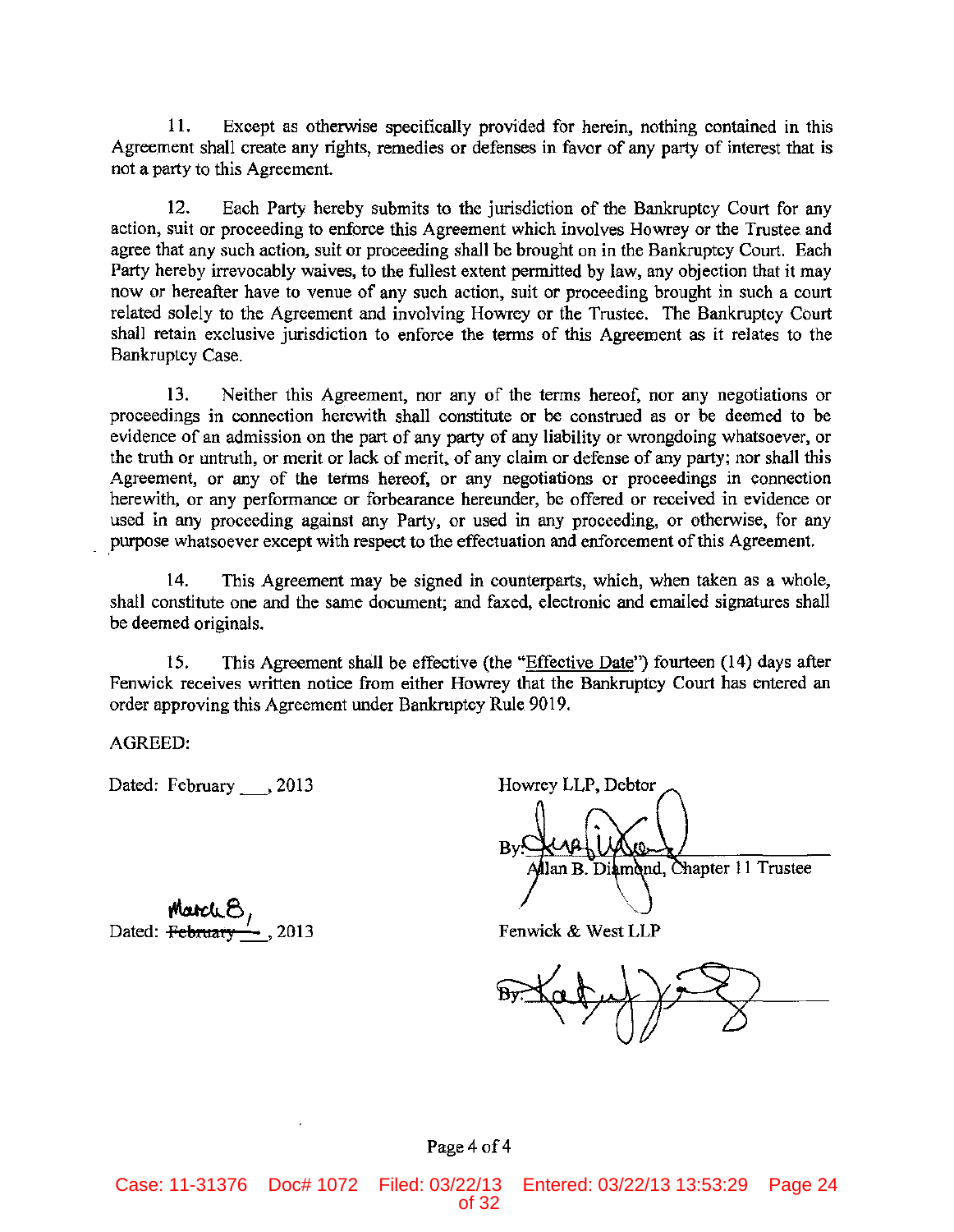# EXHIBIT C

Case: 11-31376 Doc# 1072 Filed: 03/22/13 Entered: 03/22/13 13:53:29 Page 25 of 32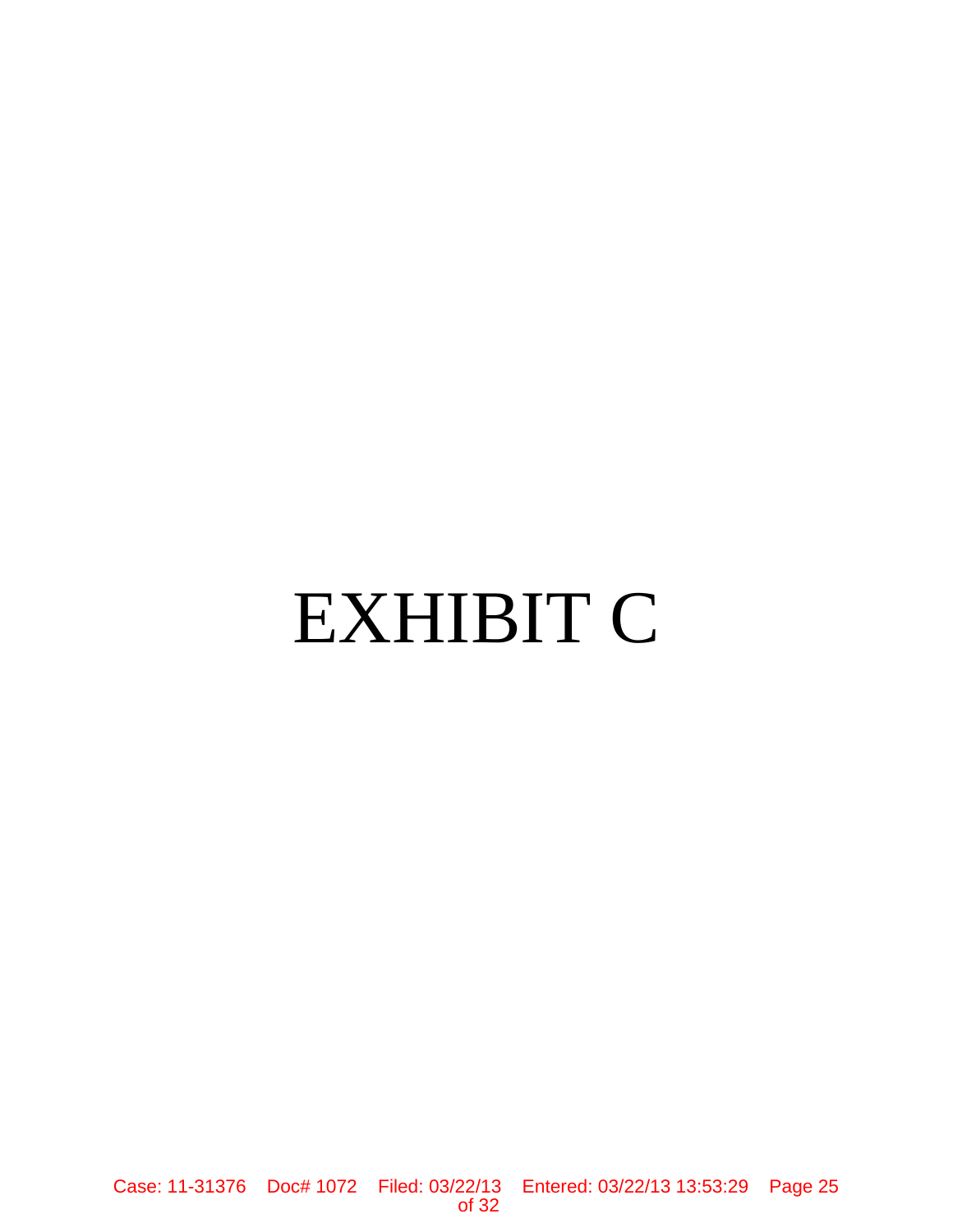| 1<br>2         | <b>DIAMOND MCCARTHY LLP</b><br>Stephen T. Loden, Esq. (pro hac vice)<br>Andrew B. Ryan, Esq. (pro hac vice) |                                                                      |  |
|----------------|-------------------------------------------------------------------------------------------------------------|----------------------------------------------------------------------|--|
| 3              | 909 Fannin, 15th Floor                                                                                      |                                                                      |  |
|                | Houston, TX 77010<br>Telephone: 713-333-5100                                                                |                                                                      |  |
| 4              | Facsimile: 713-333-5199<br>Counsel for Allan B. Diamond,                                                    |                                                                      |  |
| 5              | Chapter 11 Trustee for Howrey LLP                                                                           |                                                                      |  |
| 6              | KORNFIELD, NYBERG, BENDES & KUHNER, P.C.<br>Eric A. Nyberg, Esq. (Bar No. 131105)                           |                                                                      |  |
| $\overline{7}$ | Chris D. Kuhner, Esq. (Bar No. 173291)                                                                      |                                                                      |  |
| 8              | 1970 Broadway, Suite 225<br>Oakland, CA 94612                                                               |                                                                      |  |
| 9              | Telephone: 510-763-1000<br>Facsimile: 510-273-8669                                                          |                                                                      |  |
| 10             | Local Counsel for Allan B. Diamond,<br>Chapter 11 Trustee for Howrey LLP                                    |                                                                      |  |
| 11             |                                                                                                             |                                                                      |  |
| 12             | UNITED STATES BANKRUPTCY COURT                                                                              |                                                                      |  |
| 13             | FOR THE NORTHERN DISTRICT OF CALIFORNIA                                                                     |                                                                      |  |
| 14             | In re                                                                                                       | Case No. 11-31376 DM                                                 |  |
| 15             | HOWREY LLP,                                                                                                 | Chapter 11                                                           |  |
| 16             | Debtor.                                                                                                     | DECLARATION OF ALLAN B.                                              |  |
| 17             |                                                                                                             | DIAMOND IN SUPPORT OF CHAPTER<br>11 TRUSTEE'S MOTION FOR ENTRY       |  |
| 18             |                                                                                                             | OF ORDER APPROVING UNFINISHED<br><b>BUSINESS SETTLEMENTS WITH</b>    |  |
| 19             |                                                                                                             | <b>HOLLAND &amp; KNIGHT LLP AND</b><br><b>FENWICK &amp; WEST LLP</b> |  |
| 20             |                                                                                                             |                                                                      |  |
| 21             | Allan B. Diamond makes this declaration under 28 U.S.C. § 1746, and states:                                 |                                                                      |  |
| 22             | I am the chapter 11 trustee ("Trustee") in the above captioned bankruptcy case of<br>1.                     |                                                                      |  |
| 23             | Howrey LLP ("Howrey" or "Debtor"). The Court approved my appointment on October 12,                         |                                                                      |  |
| 24             | 2011. I make this declaration in support of my Motion for Entry of Order Approving Unfinished               |                                                                      |  |
| 25             |                                                                                                             |                                                                      |  |
| 26             | Business Settlements with Holland & Knight LLP and Fenwick & West LLP ("Motion").                           |                                                                      |  |
|                |                                                                                                             |                                                                      |  |
|                |                                                                                                             |                                                                      |  |
|                | #427865v1                                                                                                   |                                                                      |  |

Case: 11-31376 Doc# 1072 Filed: 03/22/13 Entered: 03/22/13 13:53:29 Page 26 of 32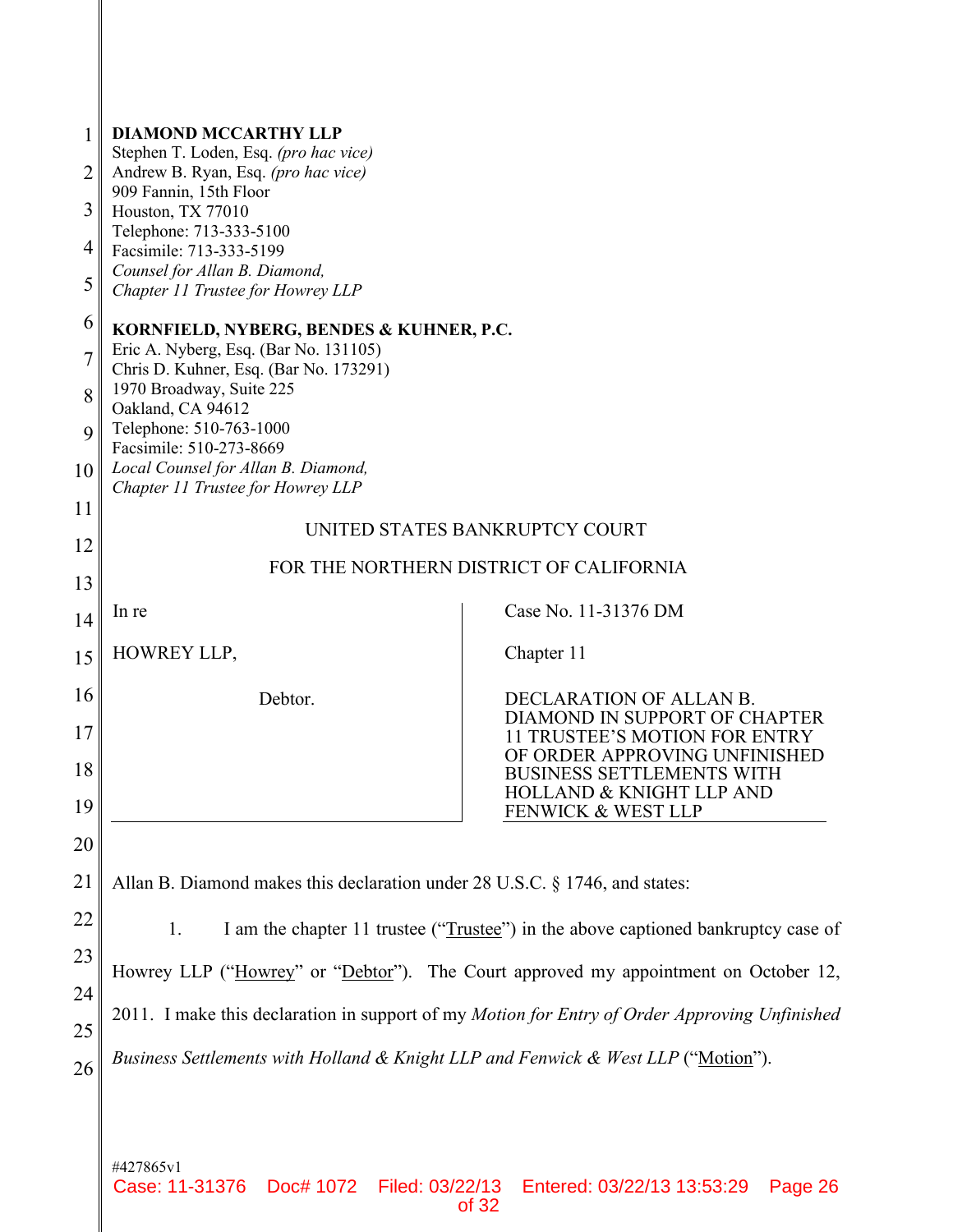2. This declaration is based either on my personal knowledge or is based on the best of my knowledge derived from discussions with professionals employed by me as Trustee.

**The Holland & Knight Settlement.** 

3. The Holland & Knight ("H&K") Settlement ("H&K Settlement") was reached after extensive discovery, months of arms-length negotiations, and meetings in person and on the telephone.

4. H&K hired one former Howrey partner, Jerrold Ganzfried, who brought one former Howrey matter to H&K. Over a period of months, discovery revealed that H&K's gross revenue from this one former Howrey matter had generated \$238,156 in collections, with approximately \$62,000 unpaid by the client. H&K's publicly reported profit margin is 28%, yielding damages of approximately \$67,000 on the collected amount, and \$17,000 on the uncollected amount, before any deductions for reasonable compensation to Mr. Ganzfried.

5. Here, I have settled for \$26,197.16 on the collected amount, and 11% of the uncollected amounts that are collected before March 31, 2014. This settlement equates to 11% of H&K's gross revenue and approximately 40% of its profits. It is my understanding that this settlement is within the range of unfinished business settlements in prior law firm bankruptcies. While it is my intention to settle the vast majority of the unfinished business claims in Howrey at the uppermost level from prior law firm bankruptcies (if not higher), I discuss below circumstances unique to H&K that justify this particular settlement.

6. My ultimate decision to approve the H&K Settlement is guided by the factors set out in *Martin v. Kane (In re A&C Properties)*, 784 F.2d 1377, 1381 (9th Cir. 1986), *cert. denied sub nom. Martin v. Robinson*, 479 U.S. 854 (1986). The factors considered are "(a) [t]he probability of success in the litigation; (b) the difficulties, if any, to be encountered in the matter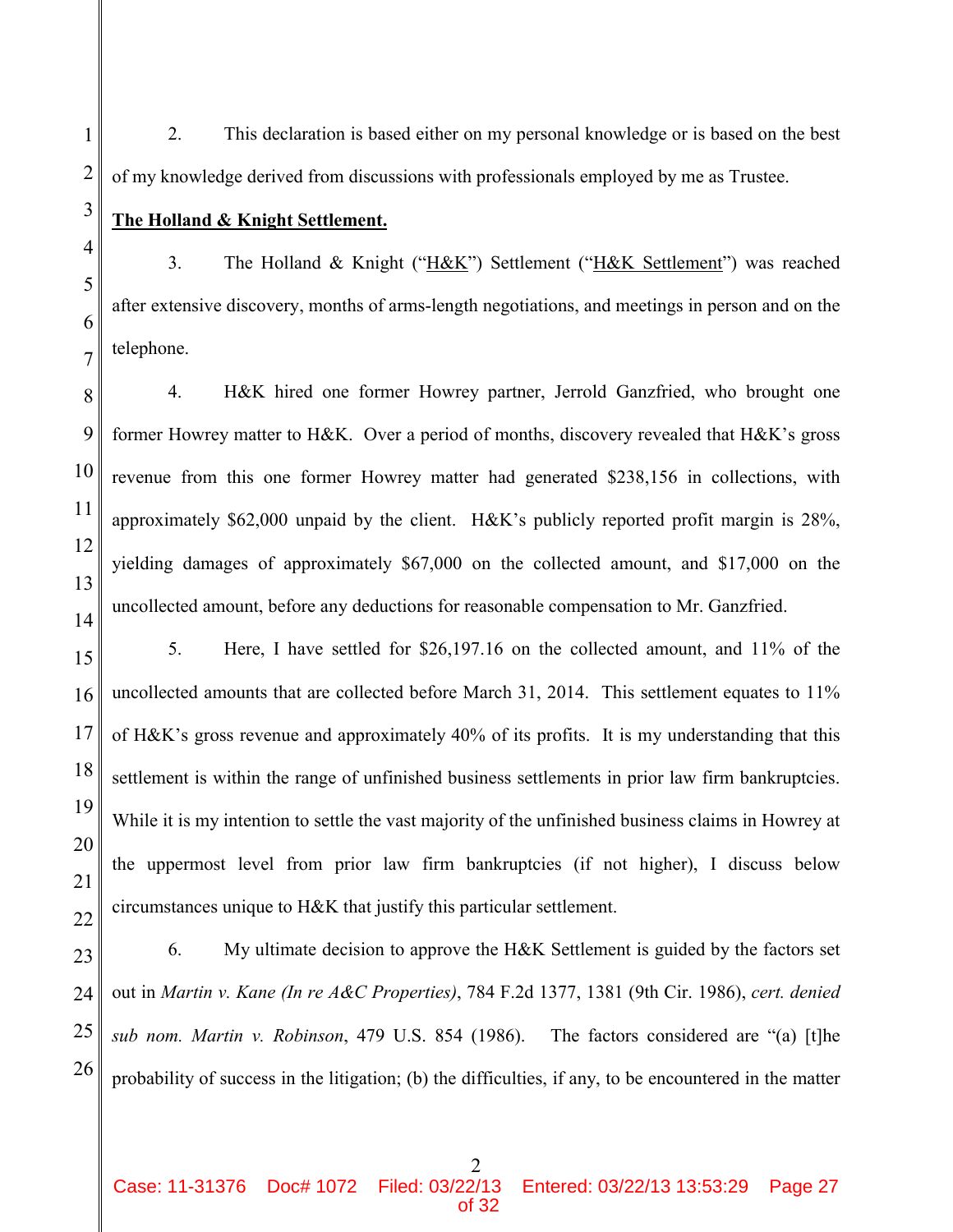of collection; (c) the complexity of the litigation involved, and the expense, inconvenience and delay necessarily attending it; [and] (d) the paramount interest of the creditors and a proper deference to their reasonable views in the premises." *Id.* (internal citations omitted).

1

2

3

4

5

6

7

8

9

10

11

12

13

14

15

16

17

18

19

20

21

22

23

24

7. Here, the factors weigh in favor of the H&K Settlement.

8. First, this agreement results in the resolution and collection of the estate's interest in H&K's unfinished business without the commencement of any litigation. From the beginning of discussions, the Parties have cooperated to determine the value of estate's interests in H&K's unfinished business and to reach an amicable resolution. Had litigation commenced to resolve the estate's interest in H&K's unfinished business, I believe there is very little risk that litigation would have been unsuccessful. However, given the small amount of unfinished business at issue and the attendant costs of litigation, even successful litigation is unlikely to net the estate a materially higher recovery from H&K's unfinished business than provided in the H&K Settlement. In my opinion, the estate is best served in concluding settlements in small matters such as these in light of the costs otherwise to be incurred in litigation. Accordingly, I believe the first *A & C Properties* element supports approval of the proposed settlement.

9. Second, the H&K Settlement satisfies the next prong of *A & C Properties* even though there is no issue regarding my ability to ultimately collect on the estate's claim to H&K's unfinished business because litigating the estate's interests to judgment would significantly delay this collection. The proposed settlement provides for an immediate payment for the estate's interests in H&K's unfinished business, avoiding the delays of litigation and collection efforts. Thus, this factor supports the proposed compromise.

25 26 10. Third, the costs and delays that accompany litigation of H&K's unfinished business could result in the estate netting a smaller recovery than provided in the proposed

3

Case: 11-31376 Doc# 1072 Filed: 03/22/13 Entered: 03/22/13 13:53:29 Page 28 of 32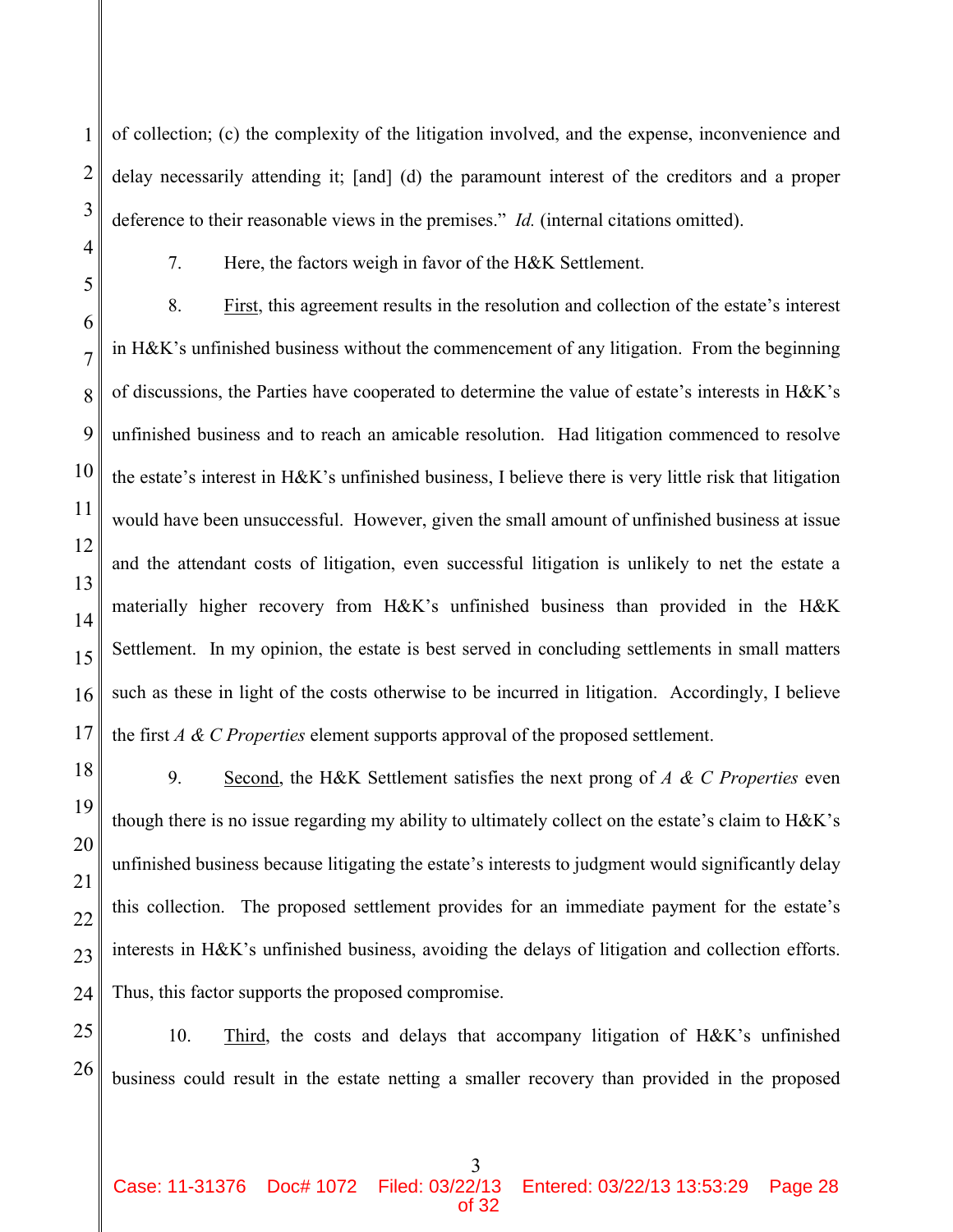settlement which satisfies the third element of *A&C Properties*. It is this element that justifies the H&K settlement's range being lower than the percentage for which I intend to settle most unfinished business claims. Specifically, H&K has alleged claims for set-off both as a scheduled creditor and a law firm owed for legal services performed for Howrey after its dissolution and bankruptcy.

11. During Howrey's dissolution, and after its bankruptcy, H&K and Mr. Ganzfried were hired by Howrey's Dissolution Committee to pursue an appeal of one of Howrey's contingency fee cases, known as "National Guard" or "*Clark*." H&K's retention by Howrey's Dissolution Committee was not submitted for approval to the Bankruptcy Court.

12. H&K was to be paid a flat fee of \$100,000 through oral argument, and additional fees at its normal hourly rates in the event work was required after the oral argument. In total, H&K billed approximately \$159,000 to the *Clark* matter, for which it was never paid. Moreover, H&K was scheduled by Howrey as an unsecured creditor owed approximately \$42,584. In addition to the cash payments received by the estate, H&K has agreed to release its unsecured claim and release the estate from any liability for fees on the *Clark* matter, which, in my business judgment, substantially increases the value of the H&K Settlement to the estate. Accordingly, the third *A&C Properties* factor supports approval of the proposed compromise.

13. Finally, I submit that the proposed H&K Settlement is clearly in the best interest of the estate's creditors. The recovery provided in the proposed H&K Settlement to the Howrey estate is – after the costs of litigation are deducted – at least as much as the estate would receive from successfully litigation of the issues at hand. Further, the recovery comes without the uncertainly, costs and delays of litigation.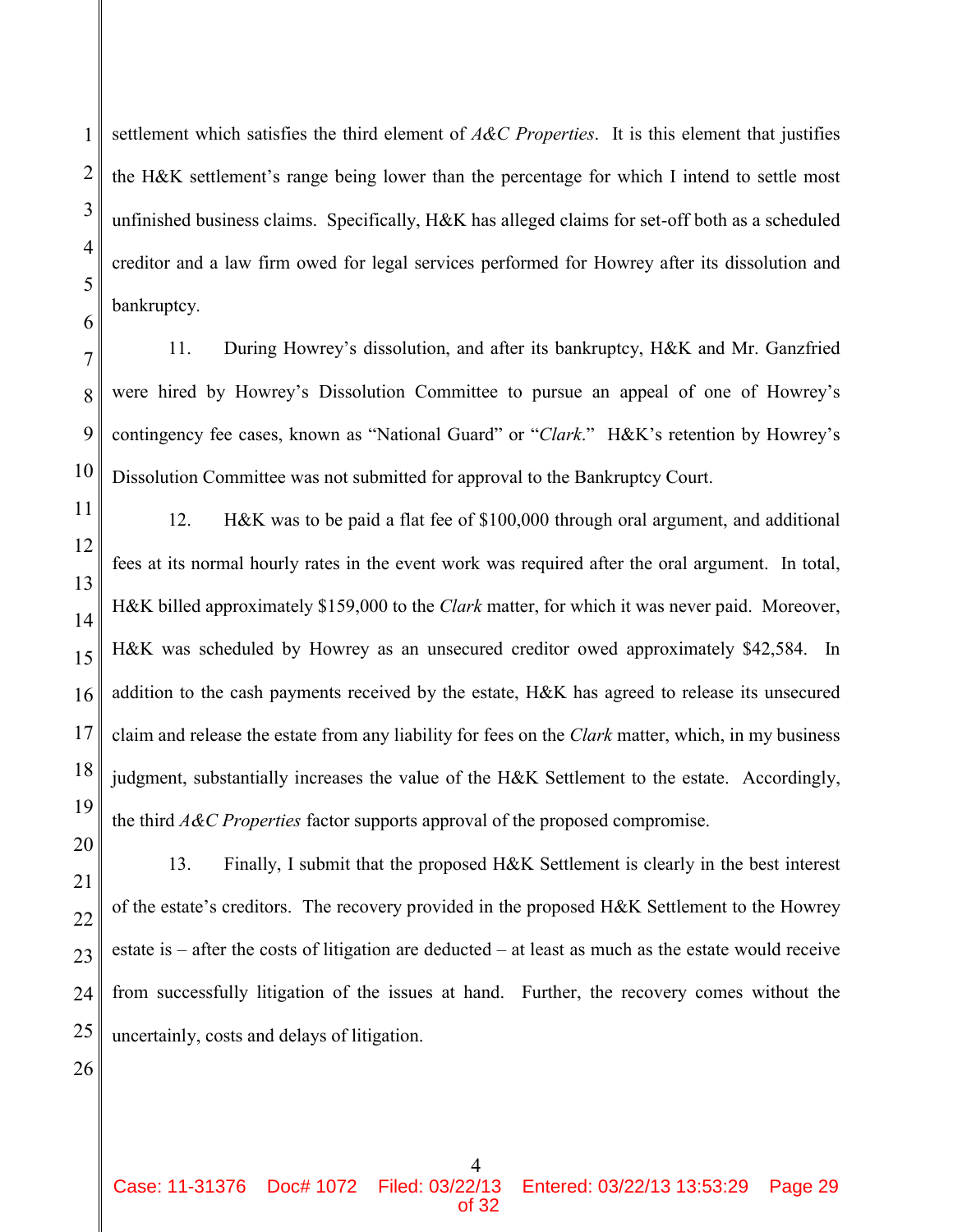14. For these reasons, I have concluded in my business judgment that the H&K Settlement is fair, equitable and in the best interest of the estate.

**The Fenwick Settlement.**

1

2

3

4

5

6

7

11

14

15

16

17

18

19

20

21

22

23

24

15. The Fenwick & West LLP ("Fenwick") Settlement ("Fenwick Settlement") was also reached after extensive discovery, months of arms-length negotiations, and telephone conferences.

8 9 10 12 13 16. Fenwick hired one former Howrey partner, Teresa M. Corbin, who brought one former Howrey matter to Fenwick. Over a period of months, discovery revealed that Fenwick's gross revenue from this one former Howrey matter had generated approximately \$59,000 in collections. Fenwick's publicly reported profit margin is 41%, yielding damages of approximately \$24,190, before any deductions for reasonable compensation to Ms. Corbin.

17. Here, I have settled for \$15,000. This settlement equates to 25% of Fenwick's gross revenue and approximately 62% of its profits. It is my understanding that this settlement exceeds the range of most unfinished business settlements in prior law firm bankruptcies.

18. My ultimate decision to approve the Fenwick Settlement is guided by the factors set out in *Martin v. Kane* (*In re A&C Properties*), 784 F.2d 1377, 1381 (9th Cir. 1986), *cert. denied sub nom. Martin v. Robinson*, 479 U.S. 854 (1986). The factors considered are "(a) [t]he probability of success in the litigation; (b) the difficulties, if any, to be encountered in the matter of collection; (c) the complexity of the litigation involved, and the expense, inconvenience and delay necessarily attending it; [and] (d) the paramount interest of the creditors and a proper deference to their reasonable views in the premises." *Id*. (internal citations omitted).

25

19. Here, the factors weigh in favor of the Fenwick Settlement.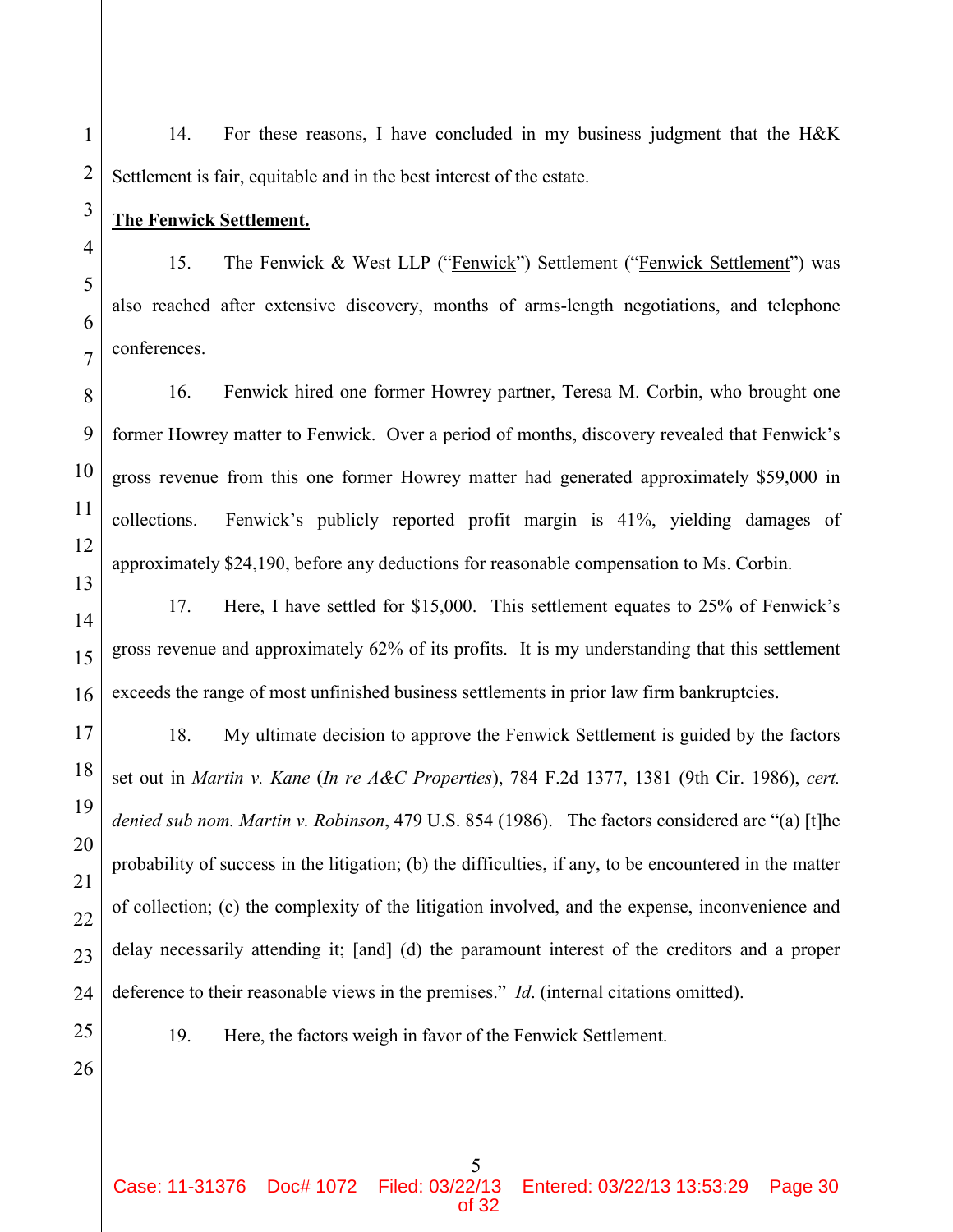20. First, this agreement results in the resolution and collection of the estate's interest in Fenwick's unfinished business without the commencement of any litigation. From the beginning of discussions, the Parties have cooperated to determine the value of estate's interests in Fenwick's unfinished business and to reach an amicable resolution. Had litigation commenced to resolve the estate's interest in Fenwick's unfinished business, I believe there is very little risk that litigation would have been unsuccessful.

21. However, given the small amount of unfinished business at issue and the attendant costs of litigation, even successful litigation is unlikely to net the estate a materially higher recovery from Fenwick's unfinished business than provided in the Fenwick Settlement. In my opinion, the estate is best served in concluding settlements in small matters such as these in light of the costs otherwise to be incurred in litigation. Accordingly, I believe the first *A & C Properties* element supports approval of the proposed settlement.

22. Second, the Fenwick Settlement satisfies the next prong of *A & C Properties* even though there is no issue regarding my ability to ultimately collect on the estate's claim to Fenwick's unfinished business because litigating the estate's interests to judgment would significantly delay this collection. The proposed settlement provides for an immediate payment for the estate's interests in Fenwick's unfinished business, avoiding the delays of litigation and collection efforts. Thus, this factor supports the proposed compromise.

22 23 24 25 23. Third, the costs and delays that accompany litigation of Fenwick's unfinished business could result in the estate netting a smaller recovery than provided in the proposed settlement – after the costs of litigation are deducted – which satisfies the third element of *A&C Properties*.

26

1

2

3

4

5

6

7

8

9

10

11

12

13

14

15

16

17

18

19

20